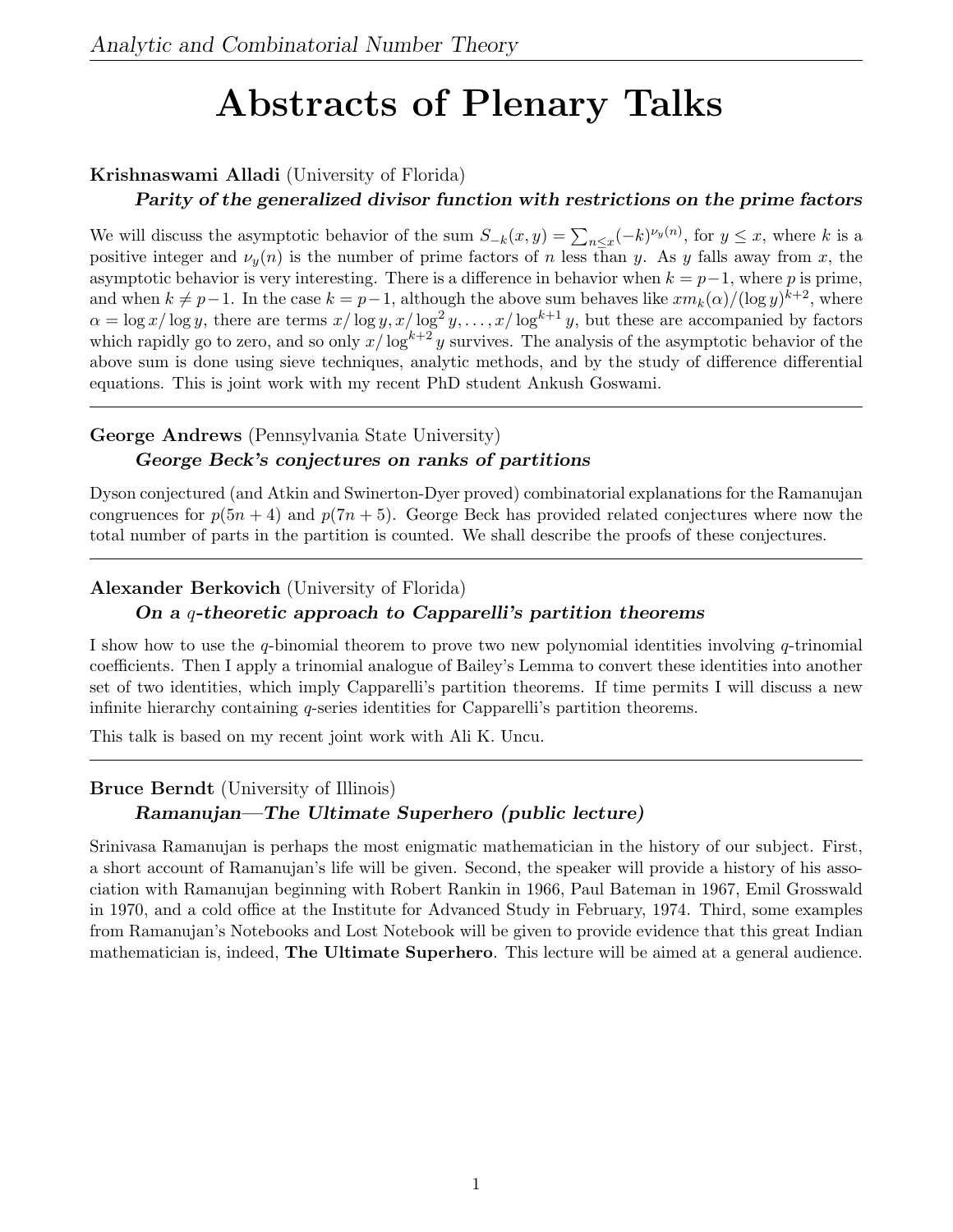## Heng Huat Chan (National University of Singapore) Ramanujan and the partition function  $p(n)$

In Chapter 19 of the classic book "An Introduction to the theory of numbers", G.H. Hardy and E.M. Wright discussed Ramanujan's congruences for  $p(n)$ , which state that for any nonnegative integers n,

 $p(5n + 4) \equiv 0 \pmod{5}$ ,  $p(7n + 5) \equiv 0 \pmod{7}$  and  $p(11n + 6) \equiv 0 \pmod{11}$ .

The authors then provided Ramanujan's proof for the first congruence and sketched the proof of the second. They then remarked that the proof of the third congruence "is more difficult". I will begin my talk with Ramanujan's "difficult proof" for  $p(11n + 6) \equiv 0 \pmod{11}$  and his attempt to derive similar results for  $p(\ell n - d_\ell)$  where  $0 < d_\ell < \ell$  satisfies  $d_\ell \equiv (\ell^2 - 1)/24 \pmod{\ell}$ . An example of Ramanujan's result for  $\ell = 17$  is

$$
\prod_{k=1}^{\infty} (1 - x^{17k}) \sum_{n=0}^{\infty} p(17n + 5) x^n \equiv 7Q\Delta \pmod{17},
$$

where

$$
Q = 1 + 240 \sum_{j=1}^{\infty} \frac{j^3 x^j}{1 - x^j}
$$

and

$$
\Delta = x \prod_{k=1}^{\infty} (1 - x^k)^{24}.
$$

Song Heng Chan (Nanyang Technological University)

#### Ranks of partitions and some identities related to mock theta functions

We will give a brief introduction on the ranks of partitions and identities relating ranks of partitions to mock theta functions. We will share some of the results in these two topics including those arising from joint work with Professor Bruce Berndt.

## Youn-Seo Choi (Korea Institute for Advanced Study)

#### Hypergeometric series in my papers

Several hypergeometric series appearing in my papers will be introduced and discussed.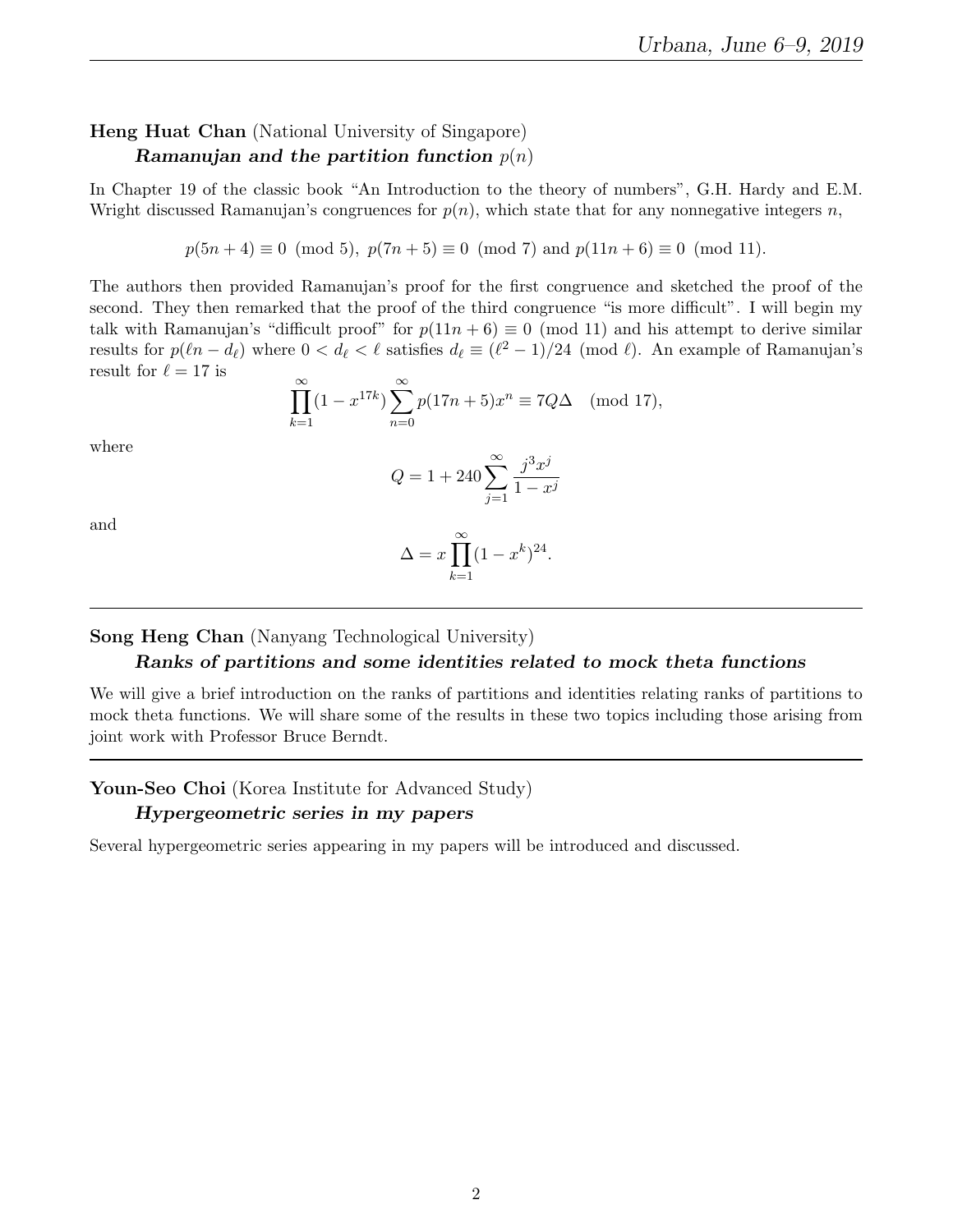#### Atul Dixit (Indian Institute of Technology Gandhinagar)

#### On values of the Riemann zeta function at odd positive integers

While the Riemann zeta function  $\zeta(s)$  at even positive integers is known to be transcendental, the arithmetic nature of the odd zeta values remains mysterious with only  $\zeta(3)$  known to be irrational, thanks to Apéry. In his famous notebooks, Srinivasa Ramanujan obtained a beautiful formula for  $\zeta(2m + 1)$ which encodes fundamental transformation properties of Eisenstein series on  $SL_2(\mathbb{Z})$  and their Eichler integrals.

In a joint work with Bibekananda Maji, we extended a transformation by Kanemitsu, Tanigawa and Yoshimoto from 2001 for the generalized Lambert series  $\sum_{n=1}^{\infty} \frac{n^{N-2h}}{\exp(n^N x)}$  $\frac{n^{N-2n}}{\exp(n^N x)-1}$ . Surprisingly, the same series is located on page 332 of Ramanujan's Lost Notebook in a slightly more general form. Our extension gives a beautiful new generalization of Ramanujan's formula for  $\zeta(2m+1)$  and has applications in studying transcendence of certain important constants. In a subsequent joint work with Rahul Kumar, Rajat Gupta and Bibekananda Maji, we comprehensively studied the more general Lambert series  $\sum_{n=1}^{\infty}$  $n^{N-2h}$ exp( $-an^N x$ )  $\frac{1-\exp(-an+x)}{1-\exp(-n^N x)}$ , thereby extending our previous results. The latter study gives, for example, a new relation between  $\zeta(3), \zeta(5), \zeta(7), \zeta(9)$  and  $\zeta(11)$ .

In a very recent joint work with Rajat Gupta, we have obtained a Ramanujan-type formula for  $\zeta^2(2m+1)$ . The crucial part in deriving such a result is to obtain the right analogues of Eisenstein series. This is achieved by extending some work of N. S. Koshliakov. This talk will be based on the results from these three joint works.

#### Amanda Folsom (Amherst College)

#### Quantum modular forms and applications

Quantum modular forms were defined in 2010 by Zagier; they are somewhat analogous to ordinary modular forms, but they are defined on the rational numbers as opposed to the upper half complex plane, and have modified transformation properties. In the last few years, quantum modular forms have been shown to be intimately connected to Ramanujan's mock theta functions, which emerged 90 years earlier in 1920. As of a few years ago, "...no one... ha[d] actually proved... that any of Ramanujan's mock theta functions are really mock theta functions according to his definition," observed Berndt in his article "Ramanujan, his lost notebook, its importance." In this talk, we will discuss these intertwined topics, the more general relationship between mock modular and quantum modular forms, and applications to other areas including combinatorics and topology. We will mention recent work by the speaker and others such as Bringmann-Rolen, Choi-Lim-Rhoades, Griffin-Ono-Rolen, and Hikami-Lovejoy.

## Frank Garvan (University of Florida) Mock theta functions: yesterday and today

We discuss historical and modern developments of Ramanujan's mock theta functions. This includes a cast of characters. We present a number of recent discoveries and identities found through computer experiments.

## Michael Hirschhorn (University of New South Wales)

#### Some identities of Ramanujan, Andrews and Berndt

I will prove some identities of Ramanujan, Andrews and Berndt involving Ramanujan's continued fraction which appear in the Lost Notebook and Part I.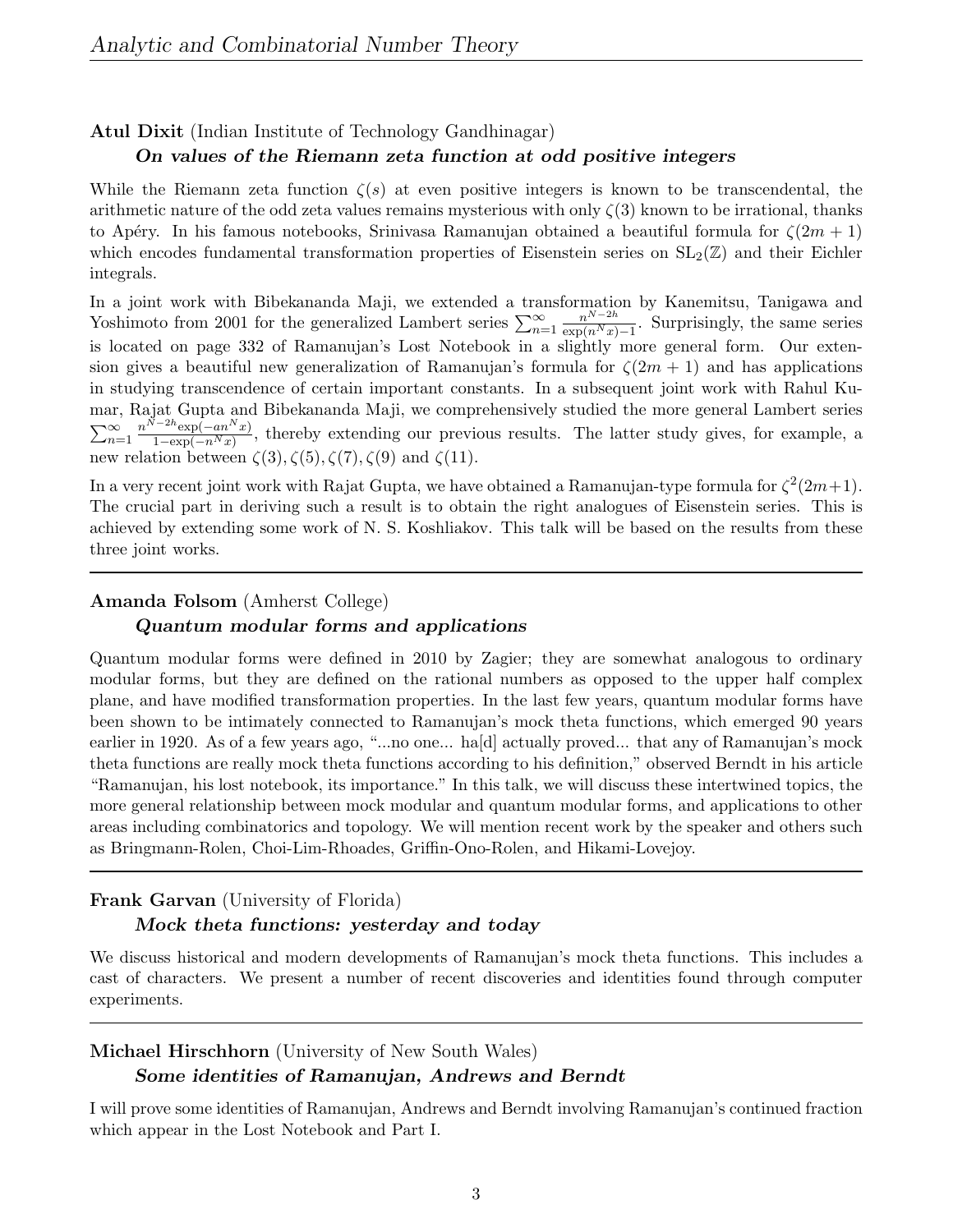## Soon-Yi Kang (Kangwon National University) Generators of the space of harmonic weak Maass forms

Every modular function on the full modular group that is holomorphic away from the cusp at infinity can be written as a linear sum of Niebur Poincaré series. We investigate various properties of these series.

## Byungchan Kim (SeoulTech) Partial or false theta series in q-series

In his (lost) notebooks, Ramanujan recorded an asymptotic expansion for a partial theta series and many q-series identities involving partial or false theta series. Under Prof. Berndt's supervision, these results have given me great motivation to study partial or false theta series. In this talk, I will discuss their roles in  $q$ -series and related areas with emphasis on asymptotic behaviors and  $q$ -combinatorics.

## Christian Krattenthaler (Universität Wien)

## A joint central limit theorem for the sum-of-digits function, and asymptotic divisibility of Catalan-like sequences

It is well known that almost all central binomial coefficients  $\binom{2n}{n}$  $\binom{2n}{n}$  are divisible by any given power of 2, and it is also well known (but maybe less so) that the same is true for any given natural number. This result is a consequence of the asymptotic p-adic behaviour of the sum of digits function. We generalise this result to a multivariate central limit theorem. As application, we obtain that any integer sequence that is defined by a product/quotient of factorials (in a precise sense) has the same property as central binomial coefficients: given any positive integer  $m$ , almost all elements of such a sequence are divisible by m. This includes numerous sequences, such as multinomial coefficients, Catalan numbers and their generalisations and variations, and also various map counting sequences.

This is joint work with Michael Drmota.

## Amita Malik (Rutgers University)

#### Two stopovers in BCB's mathematical journey: Riemann zeta and partitions

In the first part of the talk, we discuss certain results about the distributions of zeros of the derivatives of the Riemann ξ function. In the later part, we talk about combinatorics of some restricted partitions.

## Victor Moll (Tulane University)

#### Valuations of integer sequences

For an integer x and a prime p, define  $\nu_p(x)$  to be the p-adic valuation of x. A selection of examples of the sequence of valuations  $\{\nu_p(x_n)\}\$ is presented. These include Stirling numbers, the ASM numbers (counting alternating sign matrices), the involution numbers as well as the sequence  $e_n = \int_0^\infty e^{-x} F_n(x) dx$ connected to the Fibonacci polynomials  $F_n(x)$ .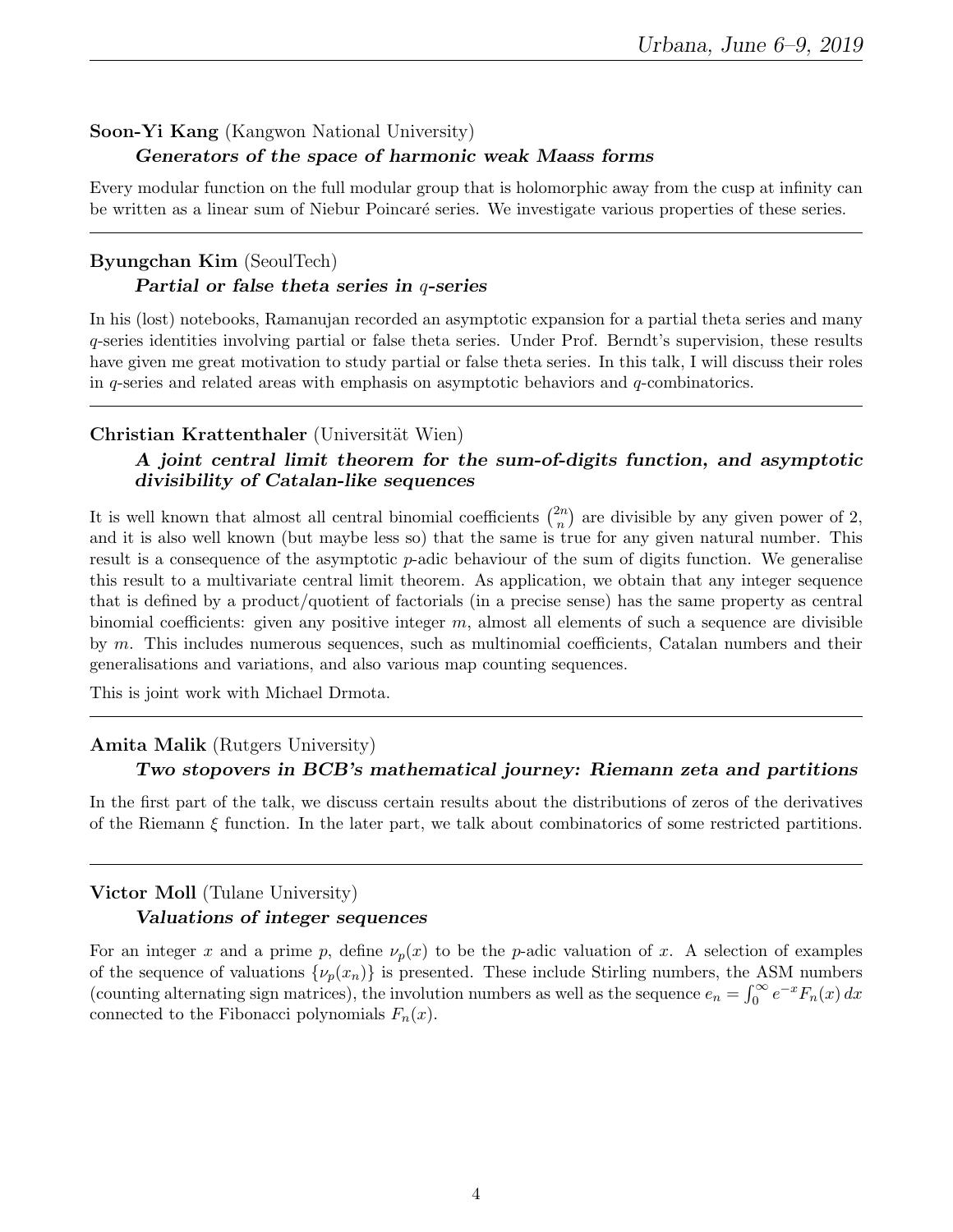#### Ken Ono (Emory University)

#### The Jensen-Polya program for the Riemann Hypothesis and related problems

In 1927 Polya proved that the Riemann Hypothesis is equivalent to the hyperbolicity of Jensen polynomials for Riemann's ξ-function. This hyperbolicity has only been proved for degrees  $d = 1, 2, 3$ . For each d we prove the hyperbolicity of all but (perhaps) finitely many Jensen polynomials. Moreover, we establish outright hyperbolicity for all  $d < 10^{26}$ . We obtain a general theorem which models such polynomials by Hermite polynomials. This theorem also allows us to prove a conjecture of Chen, Jia, and Wang on the partition function. This result can be thought of as a proof of GUE for the Riemann zeta function in derivative aspect. This is joint work with Michael Griffin, Larry Rolen, Jesse Thorner and Don Zagier.

#### Peter Paule (Research Institute for Symbolic Computation, Linz)

#### Ramanujan, Weierstrass, and Computer Algebra

The talk reports on recent progress concerning computer algebra tools related to q-series and modular functions. A major part of the talk is devoted to a proof of the Weierstrass gap theorem which, in contrast to standard approaches, does not make use of the Riemann-Roch formula. The results presented arose in joint work with Silviu Radu (RISC).

#### Michael Schlosser (University of Vienna)

#### The bilateral afterlife of Srinivasa Ramanujan

Many nice and deep results are connected to Ramanujan. In the theory of basic hypergeometric series, this for instance applies to the  $1\psi_1$  summation, a bilateral series identity which Ramanujan wrote down without providing a proof. Only twenty years after Ramanujan's premature death this result was published (by Hardy) and only after nine more years the first proof was found (by W. Hahn). Even more intriguing examples are the two Rogers–Ramanujan identities, which again were found by Ramanujan but in this case had already much earlier been found and proved by Rogers. They are particularly inspiring and connect to various areas of mathematics. While some people refer to the two Rogers–Ramanujan identities as RR1 and RR2, in this talk I will use the acronym RNDT (Ramanujan's nice deep theorems). I will highlight some recently discovered *bilateral extensions* of RNDT, which in this talk I shall refer to as BERNDT. I will discuss different proofs of BERNDT and present similar results (relatives of BERNDT) including infinite families of BERNDT.

## Andrew Sills (Georgia Southern University)

## Rogers–Ramanujan type identities, old and new

We shall take a tour of Rogers–Ramanujan type identities. The pre-history traces back to Euler in the 1740's and new identities of this type continue to be discovered in 2019.

#### Dennis Stanton (University of Minnesota)

#### Comments on cranks and the rank

Ramanujan's congruences mod 5, 7, and 11 for the partition function  $p(n)$  may be proven combinatorially using cranks and the rank. Explicit bijections for the core-crank classes exist, but not for the Andrews-Garvan crank or the Dyson rank. Some stronger combinatorial conjectures are given for each of these cranks and the rank.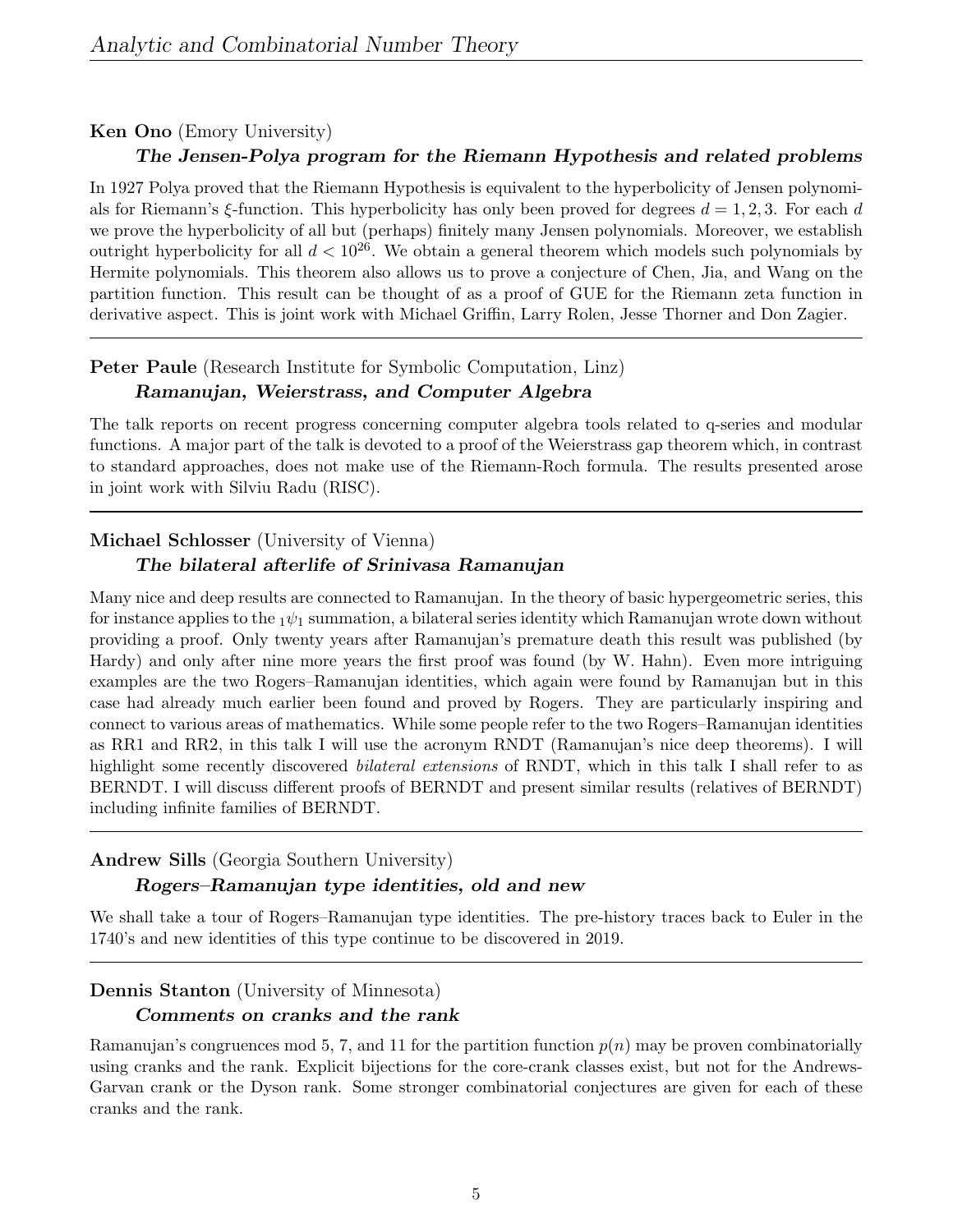## Armin Straub (University of South Alabama) On the Gaussian binomial coefficients, the simplest of q-series

In the early 90s, Loeb showed that a natural extension of the usual binomial coefficient to negative (integer) entries continues to satisfy many of the fundamental properties. In particular, he gave a uniform binomial theorem as well as a combinatorial interpretation in terms of choosing subsets of sets with a negative number of elements. We tell this remarkably little known story and show that all of it can be extended to the case of Gaussian binomial coefficients.

This talk is based on joint work with Sam Formichella.

## Liuquan Wang (Wuhan University and NCTS) Representations of mock theta functions

Motivated by the works of Liu, we provide a unified approach to find Appell-Lerch series and Hecke-type series representations for mock theta functions. We establish a number of parameterized identities with two parameters a and b. Specializing the choices of  $(a, b)$ , we not only give various known and new representations for the mock theta functions of orders 2, 3, 5, 6 and 8, but also present many other interesting identities. We find that some mock theta functions of different orders are related to each other, in the sense that their representations can be deduced from the same  $(a, b)$ -parameterized identity.

This is based on a joint work with Dandan Chen.

## Ole Warnaar (University of Queensland) Some (q-)integrals Ramanujan would have liked

Ramanujan was a master in evaluating hypergeometric integrals and q-integrals. In this talk I will discuss a number of such integral evaluations that naturally arise in string theory and conformal field theory.

## Kenneth Williams (Carleton University)

## Ramanujan and ternary quadratic forms

Ramanujan's contribution to ternary quadratic forms and a survey of where it has led.

Ae Ja Yee (Penn State University)

#### Singular overpartitions and truncated partition theorems

In the 1970s, Andrews obtained various interesting Rogers-Ramanujan type partition identities using partition sieves. His sieve methods and results were generalized by many mathematicians including Bressoud, Gessel and Krattenthaler. Recently, such partition identities have received a lot of attention in the work of Andrews on singular overpartitions and the truncated pentagonal number theorem. In this talk, I will first discuss the combinatorics of singular overpartitions and some new discoveries. I will also discuss further truncated partition theorems that are reminiscent of Andrew's truncated pentagonal number theorem.

This talk is based on joint work with S. Seo and C. Wang.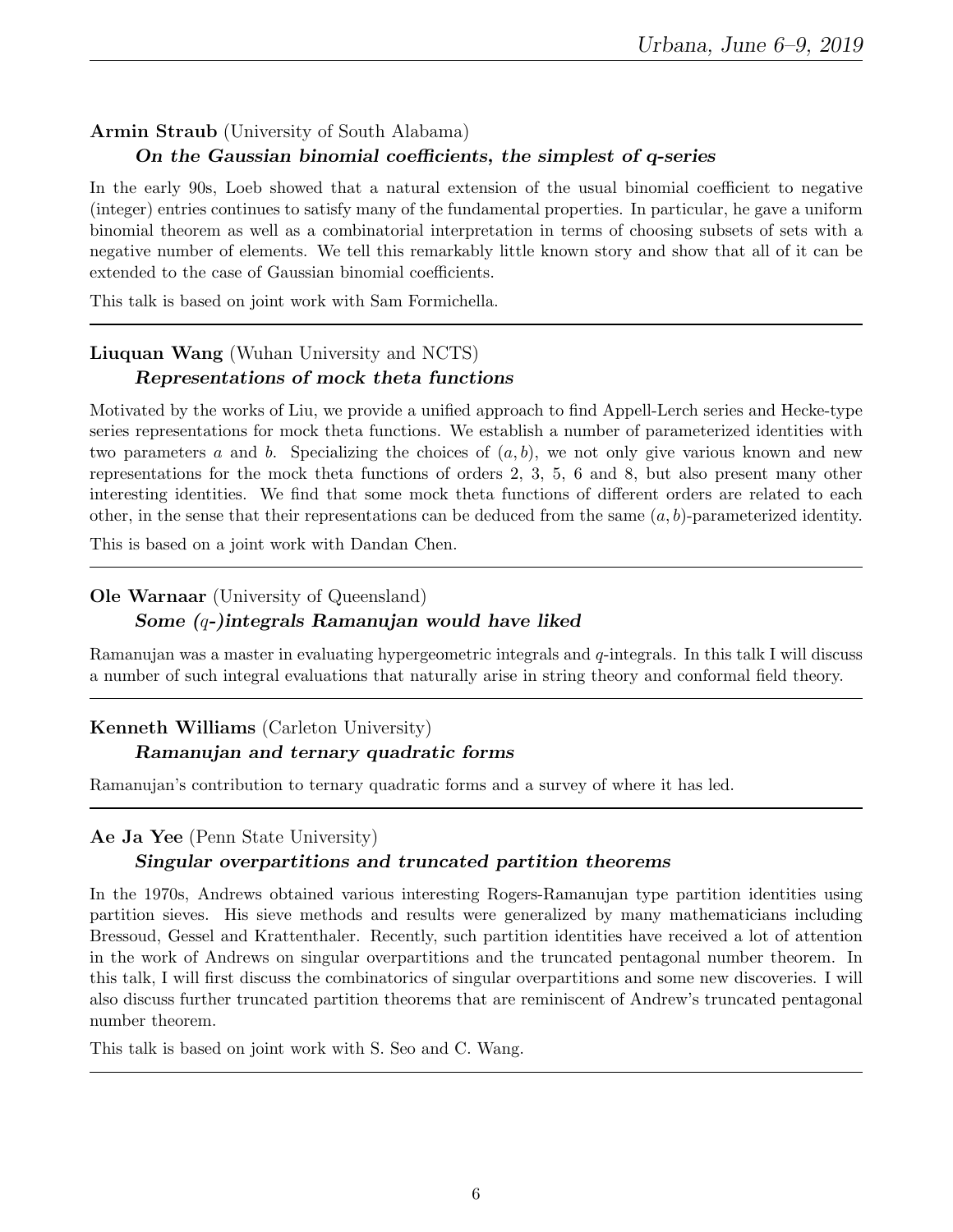# Abstracts of Contributed Talks

## Zafer Selcuk Aygin (University of Lethbridge)

## Ramanujan's convolution sum twisted by Dirichlet characters

We find formulas for convolutions of sum of divisor functions twisted by the Dirichlet character  $\left(\frac{-4}{*}\right)$ , which are analogous to Ramanujan's formula for convolutions of the usual sum of divisor functions. We use the theory of modular forms to prove our results. This work was completed when the author was a post-doctoral fellow at Nanyang Technological University, and is joint work with Nankun Hong.

## Nilufar Mana Begum (Tezpur University)

## Generating functions and congruences for partition functions related to third order mock theta functions

Recently, Andrews, Dixit and Yee in their paper "Partitions associated with the Ramanujan/Watson mock theta functions  $\omega(q)$ ,  $\nu(q)$  and  $\phi(q)$ " published in Res. Number Thoery, 2015, introduced partition functions associated with Ramanujan/Watson third order mock theta functions  $\omega(q)$  and  $\nu(q)$ . We find several new exact generating functions for those partition functions as well as the associated smallest parts functions and deduce several new congruences modulo powers of 5. In particular, let  $\overline{\text{spt}}_{\omega}(n)$  denote the number of smallest parts in the overpartitions of n in which the smallest part is always overlined and all odd parts are less than twice the smallest part. We find the generating functions of  $\frac{\text{opt}}{\text{pt}}(10n+5)$ and  $\overline{\text{spt}}_{\omega}$  (50n + 25). We also find several congruences modulo powers of 5 and conjecture some infinite families of congruences modulo powers of 5.

## Paul Beirne (University College Dublin)

## Knots, the colored Jones polynomial and stability

In 2006, Dasbach and Lin observed stability in the coefficients of the Nth colored Jones polynomial for alternating knots. This observation and its consequences have sparked a flurry of activity in both number theory and quantum topology. For example, Garoufalidis, Le and Zagier conjectured identities which have a striking resemblance to those occurring in the classical setting of Rogers and Ramanujan. In this talk, we discuss these developments and higher order stability for an infinite family of pretzel links.

This is partly joint work with Robert Osburn.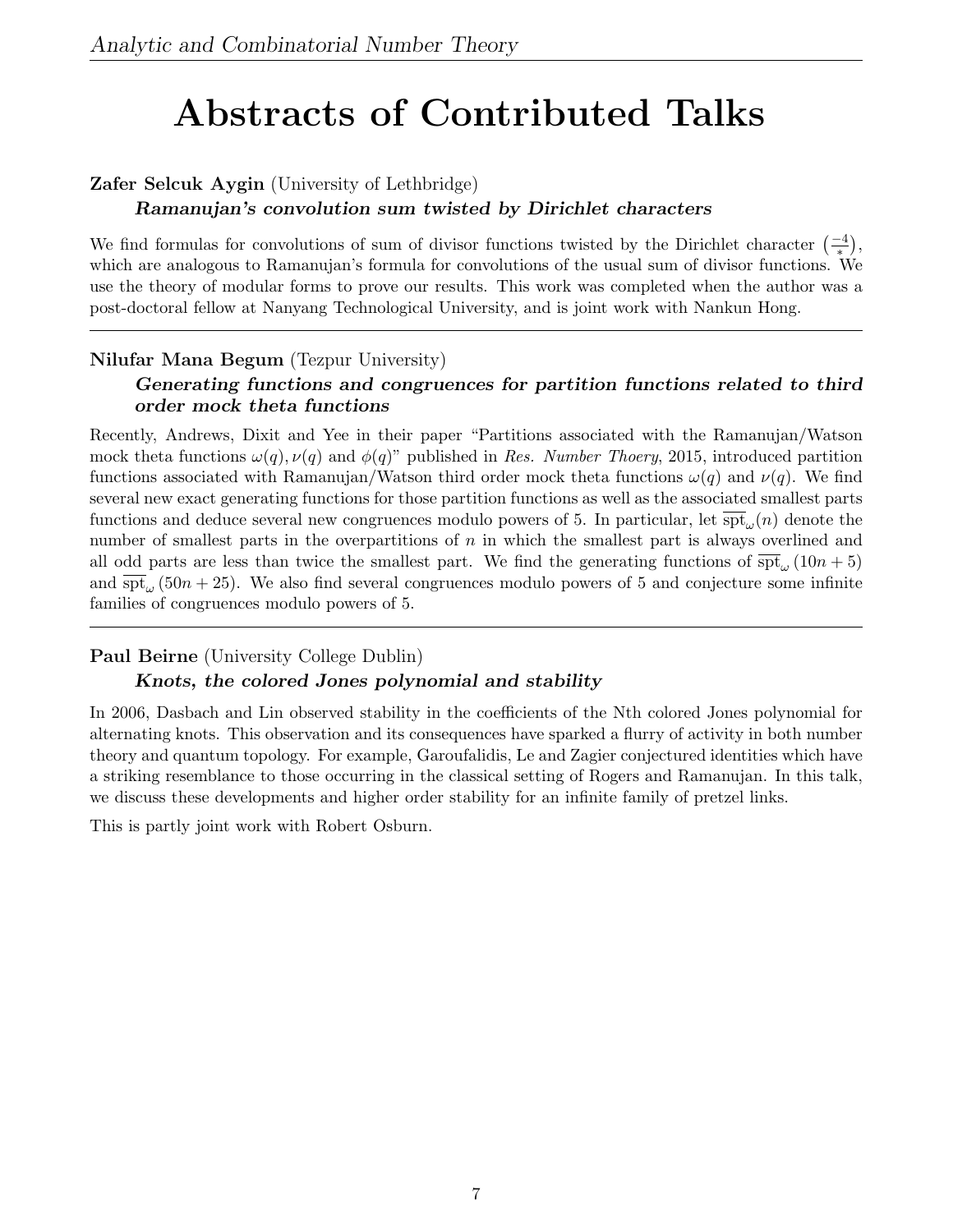## Gaurav Bhatnagar (University of Vienna)

## On Entry II.16.12: A continued fraction of Ramanujan

G. H. Hardy remarked: "There is always more in one of Ramanujan's formulae than meets the eye, as anyone who gets to work to verify those which look the easiest will soon discover." Indeed, the verification of the beautiful continued fraction evaluation which is Entry 12 has proved to be most troublesome. The first proof (in 1985) was given by Adiga, Berndt, Bhargava and Watson, who further acknowledged the help they received from R. A. Askey and D. M. Bressoud. The proof is rather complicated. A few years later, Jacobsen (1989) clarified and simplified this proof. Ramanathan (1987) gave a formal proof, via contiguous relations.

In a previous study, the author (2014) showed that an elementary method due to Euler can be used to derive all of Ramanujan's q-continued fractions, except for one notable exception. The exception was Entry 12, of course.

In this talk, we provide two proofs. The first proof is by Euler's method and requires the usual manipulatorics expected from Ramanujan's results, but there are challenges to prove convergence. The second proof (from the theory of orthogonal polynomials) gives convergence for free, but there are some challenges here too, which require the first proof to resolve.

All in all, we can certainly say that there is more than meets the eye in this formula of Ramanujan. This is joint work with Mourad Ismail.

#### Arunabha Biswas (University of North Texas)

## Search for higher Mahler measure of cyclotomic polynomials.

We study higher Mahler measure which is a generalization of classical Mahler measure. Apart from giving a quick overview of Mahler measure and higher Mahler measure, in this talk we shall propose a possible scheme to calculate higher Mahler measures of cyclotomic polynomials involving the beta function and π.

## Aubrey Blecher (University of Witwatersrand) Distinct tuples in integer partitions

We study the total number of distinct (sequential) r-tuples in partitions of  $n$ . These statistics generalise the number of distinct parts in a partition. In the early part of this paper we develop the generating functions for small values of r. Then we use these methods in the case of general r-tuples. We find the average number of distinct r-tuples for fixed r, as  $n \to \infty$ . Finally we show that as n grows, the total number of distinct r-tuples (normalised by  $q<sup>r</sup>$ ) converges to an explicitly determined "enveloping" power series.

## Douglas Bowman (Northern Illinois University) Euler combinatorics for divergent continued fractions after Ramanujan

We give Euler-type combinatorial descriptions of the terms and coefficients of classical numerators and denominators of a general class of divergent continued fractions which converge in residue classes modulo three. The descriptions involve finite integer sequences with difference and congruence restrictions. Special cases are considered and connections with a number of counting sequences are described. For example, new combinatorial formulas for Fibonacci and Pell numbers arise that demonstrate certain known congruence properties for these sequences.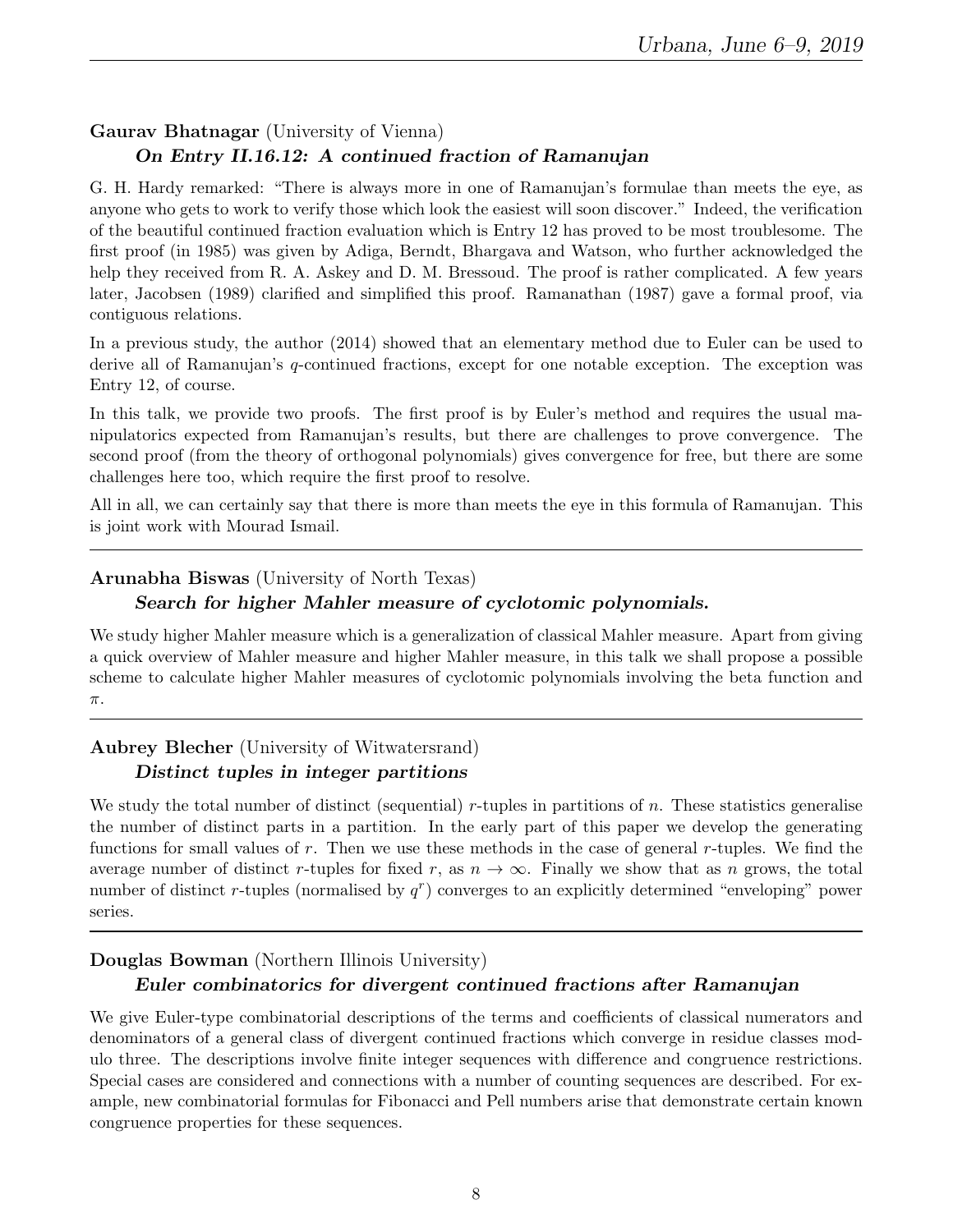#### Walter Bridges (Louisiana State University)

#### Kadell-type partition inequalities and applications to sum-product conjectures of Kanade-Russell

The Rogers-Ramanujan identities state that

$$
\sum_{n\geq 0} \frac{q^{n^2}}{(q;q)_n} = \frac{1}{(q,q^4;q^5)_{\infty}} \quad \text{and} \quad \sum_{n\geq 0} \frac{q^{n^2+n}}{(q;q)_n} = \frac{1}{(q^2,q^3;q^5)_{\infty}}.
$$

The difference in the left and right sums clearly has nonnegative coefficients, but without reference to the Rogers-Ramanujan identities it is not obvious that the same is true for the difference in product sides. In 1998, Kadell provided a combinatorial proof, and since then many other differences of products have been considered. We give combinatorial proofs and extensions of partition inequalities due to Berkovich-Garvan and McLaughlin. These may be applied to recently conjectured sum-product identities of Kanade-Russell. We show nonnegativity of differences of corresponding product sides, which provides some evidence as to the truth of these conjectures.

## Hannah Burson (University of Illinois) Simultaneous core partitions into  $k$  distinct parts

In 2016, using a combinatorial bijection with certain abaci diagrams, Nath and Sellers enumerated (s,  $ms\pm$ 1)-core partitions into distinct parts. In this talk, we explain new generalizations of this theorem, with a focus on a generating polynomial that enumerates simultaneous core partitions by the number of parts.

This work is joint with Simone Sisneros-Thiry and Armin Straub.

#### Zhu Cao (Kennesaw State University)

#### Exact covering systems, quadratic forms, and product identities for theta functions

In this talk, we discuss the connections among exact covering systems, quadratic forms, and product identities for theta functions. We show that most of the identities among Ramanujan's forty identities for the Rogers-Ramanujan functions can be proved using ECS and quadratic forms. We also work on ternary quadratic forms and present a list of new identities for the product of more than two theta functions.

Tsz Chan (University of Memphis)

## On the congruence equation  $\bar{a} + \bar{b} \equiv \bar{c} \pmod{p}$

In this talk, we will consider the congruence equation  $\bar{a} + \bar{b} \equiv \bar{c} \pmod{p}$  with  $1 \leq a, b, c \leq H$  where  $\bar{x}$ stands for the multiplicative inverse of x (mod  $p$ ). We prove that its number of solutions is asymptotic to  $H^3/p$  when  $H > p^{2/3+o(1)}$  by estimating a certain average of Kloosterman sums via Gauss sums. On the other hand, when  $H < p^{1/2} \sqrt{\log p}$ , the number of solutions has order of magnitude at least H log H. It would be interesting to understand better its transition of behavior. By transforming the question slightly, one can relate the problem to a certain first moment of Dirichlet L-functions at  $s = 1$ .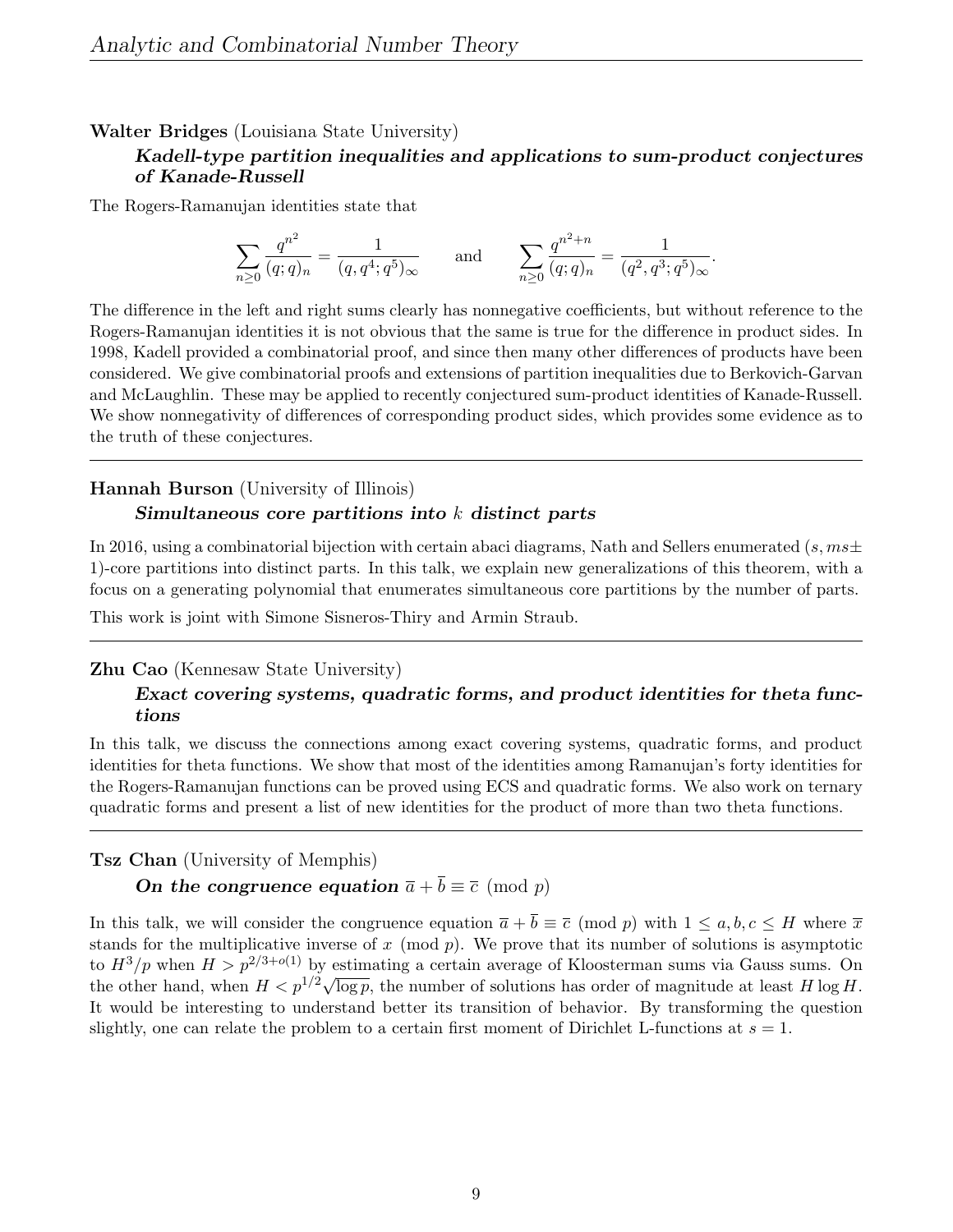## Sunil Chebolu (Illinois State University) Mersenne primes and Fermat primes

Fuchs' problem is the problem of characterizing abelian groups which occur as the group of units of a commutative ring. I will present a solution to this problem for the class of indecomposable abelian groups. As a byproduct we will get some new characterizations of Mersenne primes and Fermat primes.

## Shane Chern (Penn State University)

## Weighted partition rank and crank moments and Andrews-Beck type congruences

Recently, George Beck conjectured and George Andrews proved a number of interesting congruences concerning Dyson's rank function and Andrews–Garvan's crank function. In this talk, we shall discuss two identities involving the weighted rank and crank moments, from which we may deduce more congruences of Andrews–Beck type.

## Hyunsoo Cho (Yonsei University)

## A bijection between self-conjugate and ordinary partitions and counting simultaneous cores as its application

We give a bijection between the set of self-conjugate partitions and that of ordinary partitions. Also, we show the relation between hook lengths of self conjugate partitions and corresponding partitions via the bijection. As a corollary, we give new combinatorial interpretations for the Catalan number and the Motzkin number in terms of self-conjugate simultaneous core partitions.

## Madeline Dawsey (Emory University)

## Integer partitions and a conjecture of John Thompson

Inspired by Hilbert's 12th problem, G. R. Robinson and J. G. Thompson studied the number fields obtained from character values of alternating groups. For a finite group  $G$ , let  $K(G)$  denote the field generated over  $\mathbb Q$  by its character values. For  $n > 24$ , they proved that

$$
K(A_n) = \mathbb{Q}\left(\left\{\sqrt{p^*} : p \le n \text{ an odd prime with } p \ne n-2\right\}\right),\
$$

where  $p^* := (-1)^{\frac{p-1}{2}}p$ . Confirming a conjecture of Thompson, we show that arbitrary suitable multiquadratic fields are similarly generated by the values of  $A_n$ -characters restricted to elements whose orders are only divisible by ramified primes. Our proof makes use of partitions of integers into distinct parts which are squares of  $\pi$ -numbers.

This is joint work with Ken Ono and Ian Wagner.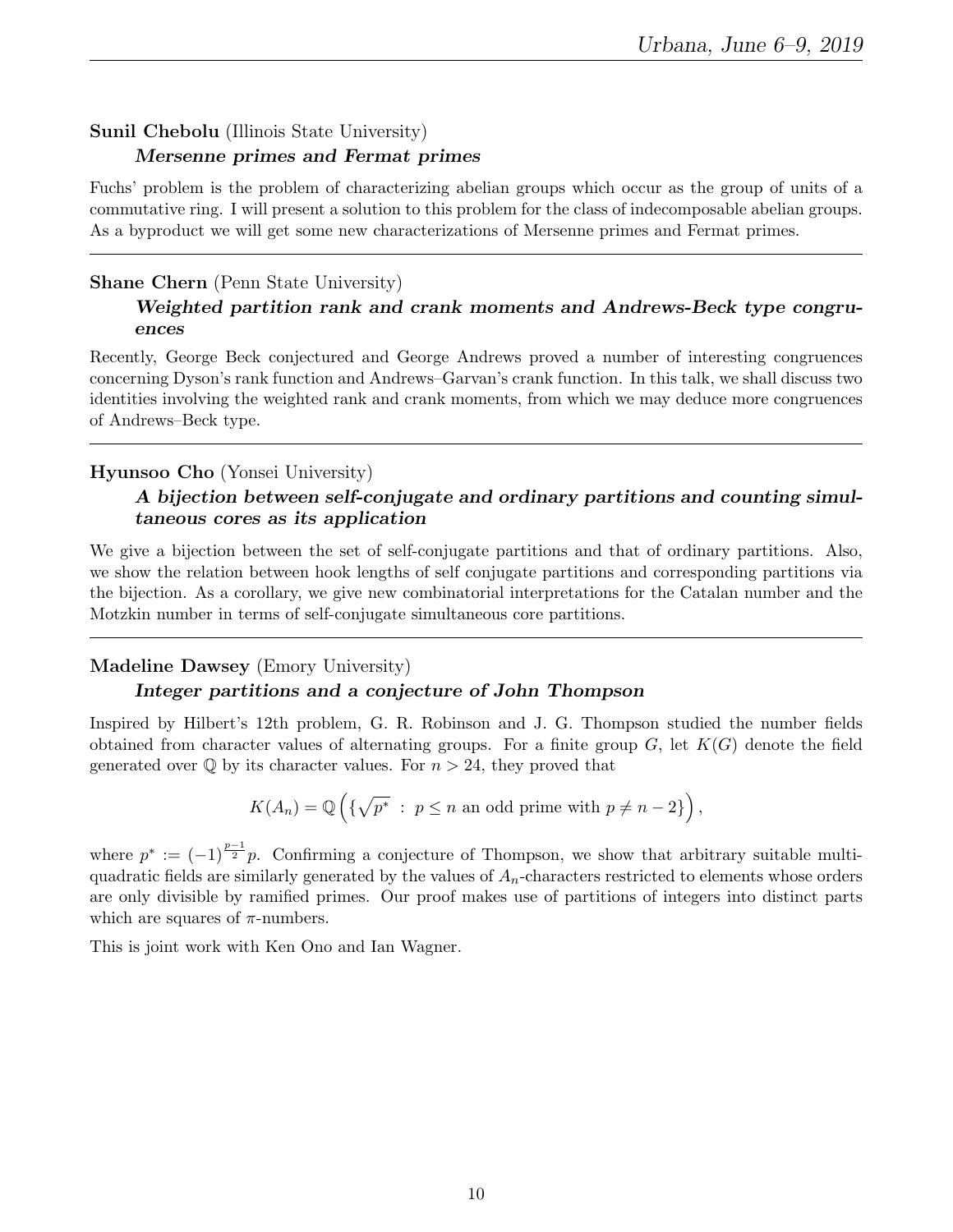#### Karl Dilcher (Dalhousie University)

#### Infinite products involving Dirichlet characters and cyclotomic polynomials

Using some basic properties of the gamma function, we evaluate a simple class of infinite products involving Dirichlet characters as a finite product of gamma functions and, in the case of odd characters, as a finite product of sines. As a consequence we obtain evaluations of certain multiple L-series. We also derive expressions for infinite products of cyclotomic polynomials, again as finite products of gamma or of sine functions.

This is joint work with Christophe Vignat.

#### Alexander Dunn (University of Illinois) The twisted second moment of modular half integral weight  $L$ –functions

Given a half-integral weight holomorphic Kohnen newform f on  $\Gamma_0(4)$ , we prove an asymptotic formula for large primes p with power saving error term for  $\sum\nolimits_{\chi(\bmod p)}^* |L(1/2, f, \chi)|$ <sup>2</sup>. Our result is unconditional, it does not rely on the Ramanujan–Petersson conjecture for the form  $f$ . There are two main inputs. The first is a careful spectral analysis of a highly unbalanced shifted convolution problem involving the Fourier coefficients of half-integral weight forms. This analysis draws on some of the ideas of Blomer–Milićević in the integral weight case. The second input is a bound for a short sum involving a product of Salié sums, where the summation length can be below the square root threshold. Half–integrality is fully exploited to establish such an estimate. We use the closed form evaluation of the Salié sum to relate our problem to the sequence  $\alpha n^2 \pmod{1}$ . Our treatment of this sequence is inspired by work of Rudnick–Sarnak and Zaharescu on the local spacings of  $\alpha n^2$  modulo one.

#### Dennis Eichhorn (UC Irvine)

#### The differences between  $p(n)$ ,  $p(2n)$ , and  $p(2n + 1)$

In many ways, the sequences  $p(2n)$  and  $p(2n + 1)$  are each more well poised than  $p(n)$  itself. Several empirical observations highlight this fact, and in particular the iterated differences of these sequences are somewhat surprising. The behavior of various statistics on the sets of partitions these sequences count are also of interest. A priori, it is not obvious that these partition statistics should behave differently according to the parity of the number being partitioned; however, several of them do.

Both analytic heuristics and a new combinatorial proof will be included.

#### Larry Ericksen (Cornell) Properties and polynomials related to restricted binary overpartitions

Binary overpartitions are partitions whose parts are powers of two and the first occurrence of any part may be overlined. Polynomials which encode these overpartitions will be identified by generating functions, recursions, and explicit formulas. We will also present various identities and congruences for these polynomial sequences. Further extensions will be discussed.

This is joint work with Karl Dilcher.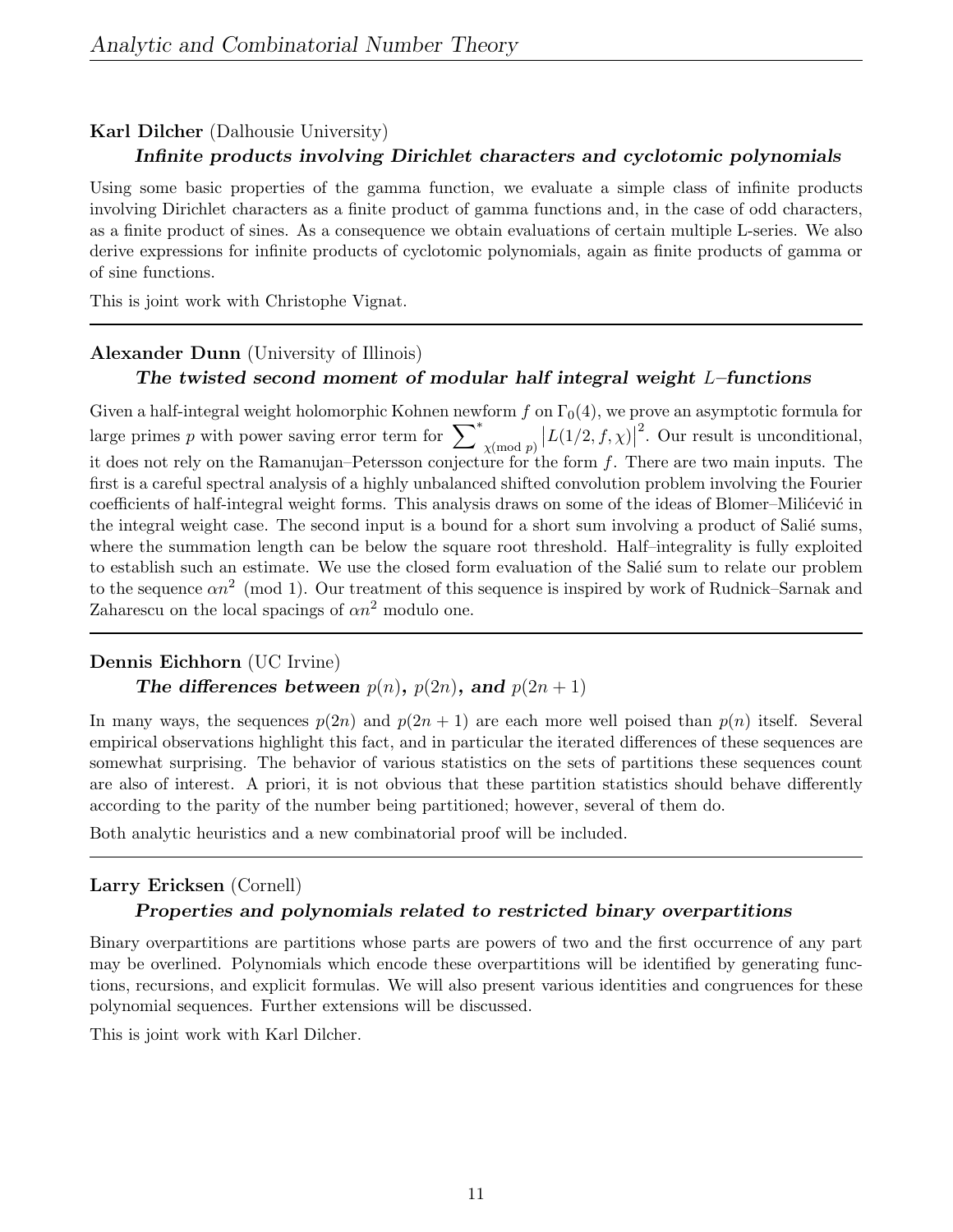## Susan Ficken (Anne Arundel Community College) Asymptotics of the zeros of Fine's function

We give asymptotics of the zeros of Nathan Fine's basic hypergeometric function  $F(a, b; t)$  as  $t \to \infty$ . We describe the main result and outline the proof, which employs Rouché's theorem along with suitable comparison functions.

## Craig Franze (The Ohio State University)

#### An asymptotic expansion related to the Dickman function

If one wishes to estimate the number of integers free of large prime factors, then ultimately one is lead to a study of the Dickman function,  $\rho(u)$ . This function can be written as an alternating sum of integrals,

$$
\rho(u) = \sum_{\ell=0}^{\infty} (-1)^{\ell} K_{\ell}(u),
$$

where

$$
K_{\ell}(u) = \int\limits_{\substack{1 \leq t_1 < \dots < t_{\ell} \leq u \\ t_1 + \dots + t_l \leq u}} \frac{dt_1}{t_1} \dots \frac{dt_{\ell}}{t_{\ell}}.
$$

Soundararajan (2012) gave an asymptotic expansion for  $K_{\ell}(u)$ . In this talk, I will discuss a generalization of this expansion, as well as its computational implications.

#### Oscar Gonzales (University of Illinois)

#### An observation of Rankin on Hankel determinants

While studying the location of the zeros of Eisenstein series, Rankin considered the determinants  $\Delta_n$  of an associated Hankel matrix. He observed that the first few possess remarkable factorizations: each of them is a highly composite number expressible as a product of powers of small primes. Here we give an explicit formula for  $\Delta_n$  using work of Kaneko and Zagier on Atkin polynomials.

#### Chadwick Gugg (Georgia Southwestern State University)

#### Ramanujan's 40 identities for the Rogers-Ramanujan functions

In his notebooks, Ramanujan recorded without proof 40 modular identities for the Rogers-Ramanujan functions. In this talk, we discuss these identities and related identities involving powers of the Rogers-Ramanujan functions, analogues of the Rogers-Ramanujan functions, and the Rogers-Ramanujan continued fraction.

## Lakshika Gunawardana (Southern Illinois University Carbondale) A primitive 15–theorem?

In this study we are trying to determine whether there exists a finite set S of integers such that every positive definite integral quadratic form that primitively represents the integers in S, primitively represents all positive integers. We use the famous 204 list presented by Bhargava on representations and try to identify primitive universal forms in that list to come up with a conjecture.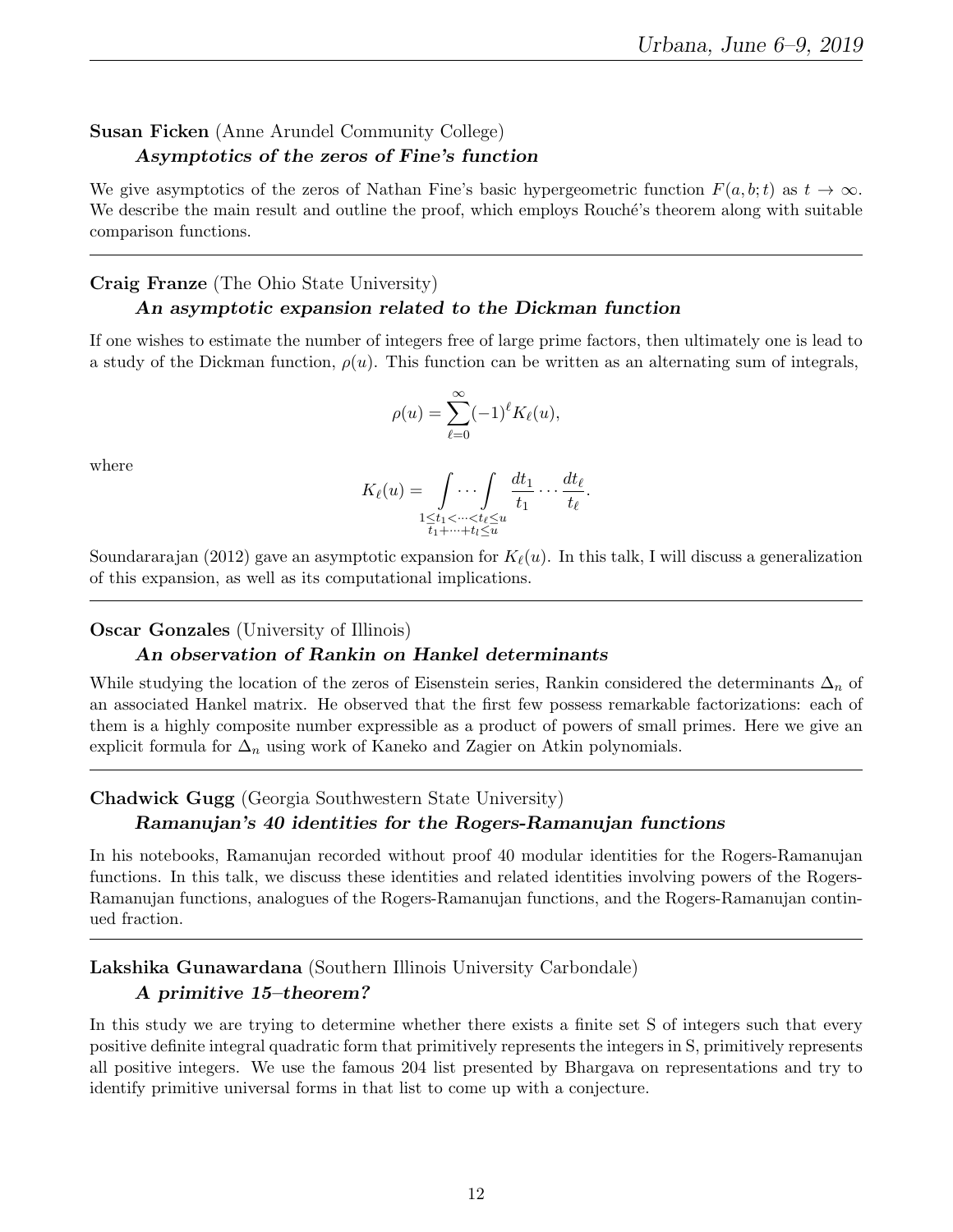## Rajat Gupta (Indian Institute of Technology Gandhinagar) A Ramanujan-type formula for  $\zeta^2(2m+1)$  and its generalizations

A Ramanujan-type formula involving the squares of odd zeta values is obtained. The crucial part in obtaining such a result is to conceive the correct analogue of the Eisenstein series involved in Ramanujan's formula for  $\zeta(2m+1)$ . The formula for  $\zeta^2(2m+1)$  is then generalized in two different directions, one, by considering the generalized divisor function  $\sigma_z(n)$ , and the other, by studying a more general analogue of the aforementioned Eisenstein series, consisting of one more parameter  $N$ . A number of important special cases are derived from the first generalization. For example, we obtain a series representation for  $\zeta(1+\omega)\zeta(-1-\omega)$ , where  $\omega$  is a non-trivial zero of  $\zeta(z)$ . We also evaluate a series involving the modified Bessel function of the second kind in the form of a rational linear combination of  $\zeta(4k-1)$  and  $\zeta(4k+1)$ for  $k \in \mathbb{N}$ .

This is joint work with Atul Dixit.

## Heekyoung Hahn (Duke University) Poles of triple product L-functions of monomial representations

Little is known about the order of poles of triple product L-functions in higher rank. In this talk we will investigate the case of monomial representations. One hopes that providing examples in this simple setting will be useful for developing intuition for the general case.

## Bernhard Heim (German University of Technology in Oman)

#### Ramanujan's  $\tau$  function and non-sign changes

Sign changes of Fourier coefficients of modular forms is an important topic in number theory, and became in the last 15 years a very active area of research. The talk reports on joint work and results with Markus Neuhauser and Robert Troeger. Applications towards  $\tau(n)$  are given.

## Wade Hindes (Texas State University)

#### Dynamical and arithmetic degrees of random iterates

We study the degree growth rate of (i.i.d) random sequences of dominant, rational self-maps on projective space. We then apply our results to height growth and height counting problems in random orbits.

## Nankun Hong (Nanyang Technological University) Rank function and Lambert series

In this talk, we will show how to represent the generating function of the rank function as a summation involving three parts, a constant, a Lambert series, and product parts. Furthermore, we can express two different Lambert series corresponding to generating functions of the rank modulo two integers as a summation of the same series with different coefficients. Some applications of this method will be provided.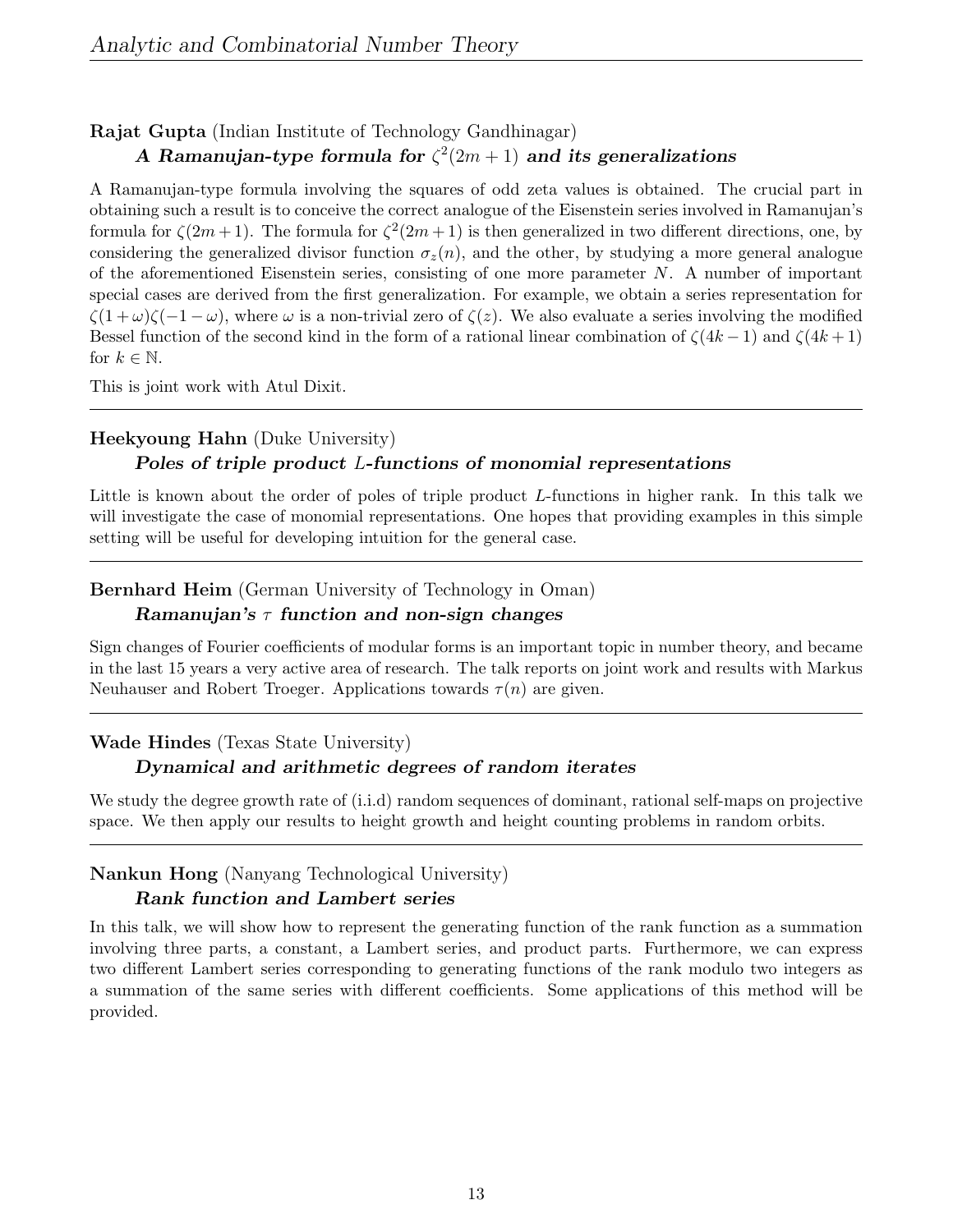#### Timothy Huber (University of Texas Rio Grande Valley) A Ramanujan-Sato series primer

Much of the theory needed to derive Ramanujan-Sato series at each level is well known and beautifully presented in a number of works. However, no single reference exists that incorporates comprehensive theoretical and algorithmic detail allowing one to formulate complete classes of series at each level. This talk outlines such a guide. For each genus zero subgroup and a corresponding Hauptmodul, a uniquely determined modular form of weight two will be constructed that satisfies a third order differential equation whose polynomial coefficients are explicitly determined. An algorithm is outlined for the computation of a complete list of singular values of the Hauptmodul with fixed degree over Q in a fundamental domain. Singular values are established from modular equations satisfied by the Hauptmodul. Formulas for coefficients of Ramanujan-Sato series are given in terms of the singular values. This construction allows one to formulate all Ramanujan-Sato series in which the coefficients have fixed degree over Q.

## Brad Isaacson (New York City College of Technology)

#### On some elementary character sum identities

We prove two formulas expressing character sums as a linear combination of generalized Bernoulli numbers. These sums are generalizations of sums first investigated by Berndt in connection with character sum identities of Apostol.

## Uha Isnaini (National Institute of Education Singapore)

## On k-restricted overpartitions

In this talk, we introduce k-restricted overpartitions, which are generalizations of overpartitions. In such partitions, among those parts of the same magnitude, one of the first k occurrences may be overlined. We first give the generating function and establish the 5-dissections of k-restricted overpartitions. Then we provide a combinatorial interpretation for certain Ramanujan type congruences modulo 5.

## Paul Jenkins (Brigham Young University) The arithmetic of modular grids

A modular grid is a pair of sequences  $f_m$ ,  $g_n$  of weakly holomorphic modular forms where for all m and n, the nth coefficient of  $f_m$  is the negative of the mth coefficient of  $g_n$ . These grids were first noted by Zagier in weights  $1/2$  and  $3/2$  in the Kohnen plus space, and such grids have appeared for Poincaré series, for modular forms of integral weight, and in many other situations. We give a general proof of Zagier duality for canonical bases of spaces of weakly holomorphic modular forms of integral or half-integral weight and arbitrary level.

This is joint work with Michael Griffin and Grant Molnar.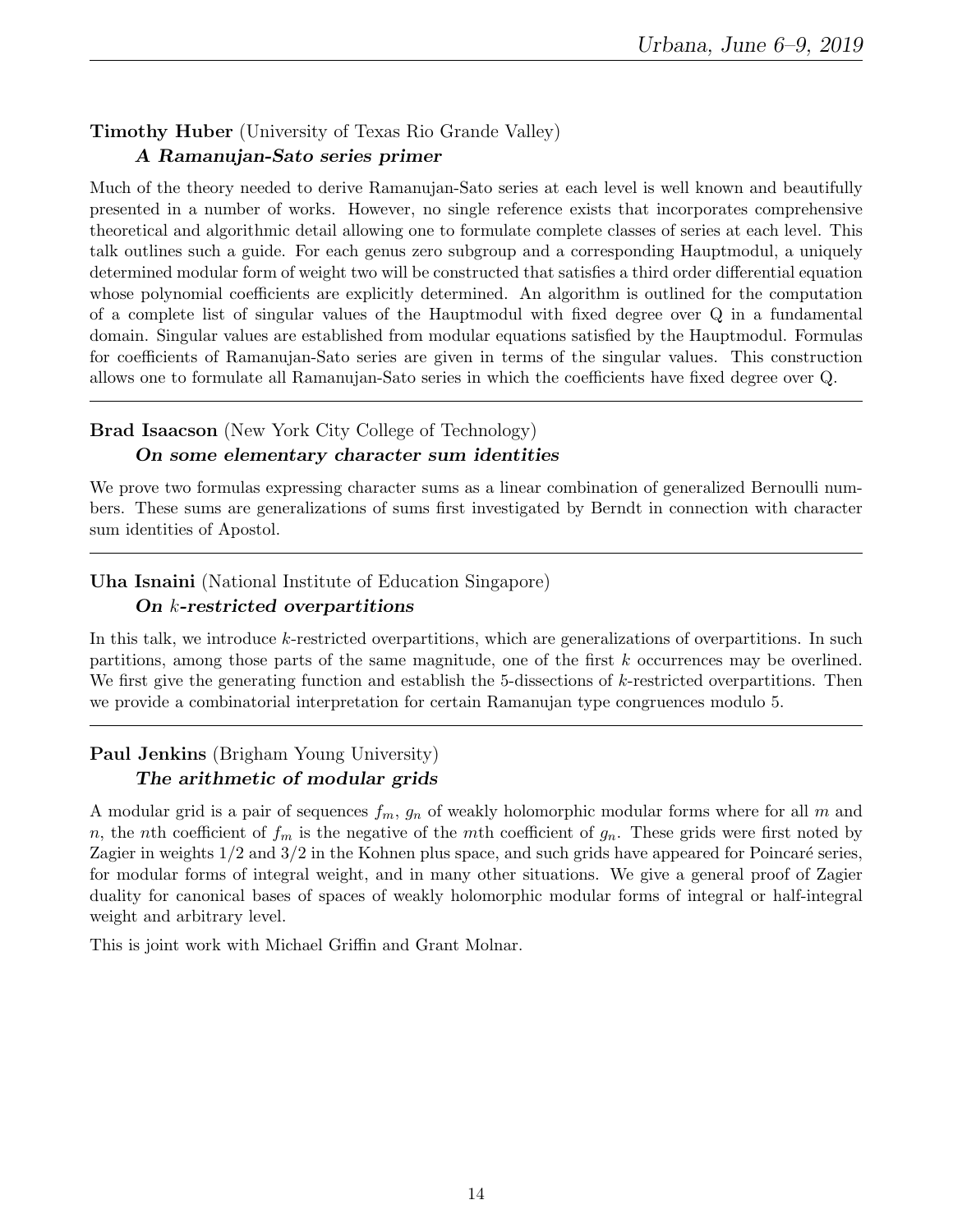#### Lin Jiu (Dalhousie University)

#### On harmonic sums: integral and matrix representations with connections to partition-theoretic generalization of the Riemann zeta-function and random walks

Inspired by the partition-theoretic generalization of the Riemann zeta-function, we study the harmonic sums, since the special cases of them are identical. The connection between the generating function and the Beta function leads to integral representations, including special zeta values. Further study on harmonic sums and random walk models yields matrix representations, which provide alternative proofs for some combinatorial identities, through diagonalization.

This is joint work with Diane Y.H. Shi.

## Yeongseong Jo (University of Iowa) Rankin-Selberg L-functions via Good Sections

The celebrated conjecture of Ramanujan states that all local components of an irreducible cuspidal automorphic representation of  $GL(n)$  for some number field are tempered. If we can describe the existence of all symmetric k-th power lifts from  $GL(2)$  to  $GL(k+1)$ , the conjecture is true for  $n=2$ . For  $k=2$ , Bump and Ginzburg established the integral representation yielding the desired L-functions for  $GL(n)$ and the twisted version was recently constructed by Takeda. Unfortunately the local functional equation involves intertwining operators opposed to Fourier transforms appearing in the well-known Rankin-Selberg integral for  $GL(n) \times GL(n)$ . In this talk, we consider the modified local Rankin-Selberg integral to incorporate intertwining operators at finite ramified places. In order to define analogous L-functions, we adopt the notion of "Good Sections" introduced by Piatetski-Shapiro and Rallis. If time permits, we explain how this framework is relevant to eventually compute local symmetric square L-functions for  $GL(n).$ 

#### Edna Jones (Rutgers University) Representations by ternary quadratic forms

Which integers can you represent by ternary quadratic forms? For example, can the integer 2019 be represented as the sum of a square, three times a square, and five times a square? A few kinds of representations over the integers (such as global representation and local representation) will be discussed. To better understand these representations, we will count how many solutions there are to congruences involving ternary quadratic forms using quadratic Gauss sums and Hensel's lemma.

Through its use of Gauss sums, this project first introduced me to the work of Bruce Berndt.

## Pin Hung Kao (Flagler College)

#### Almost-prime values of reducible polynomials at prime arguments

We adopt A. J. Irving's double-sieve method to study the almost-prime values produced by products of irreducible polynomials evaluated at prime arguments. We will present a refinement of the doublesieve method and the improvements on Irving's results. We will also show that by combining estimates involving the upper and lower Diamond-Halberstam-Richert sifting functions, one can improve upon the results cited in Diamond-Halberstam for both small and large values of  $g$ , where  $g$  is the degree of the polynomial in question.

This is a joint work with Craig Franze.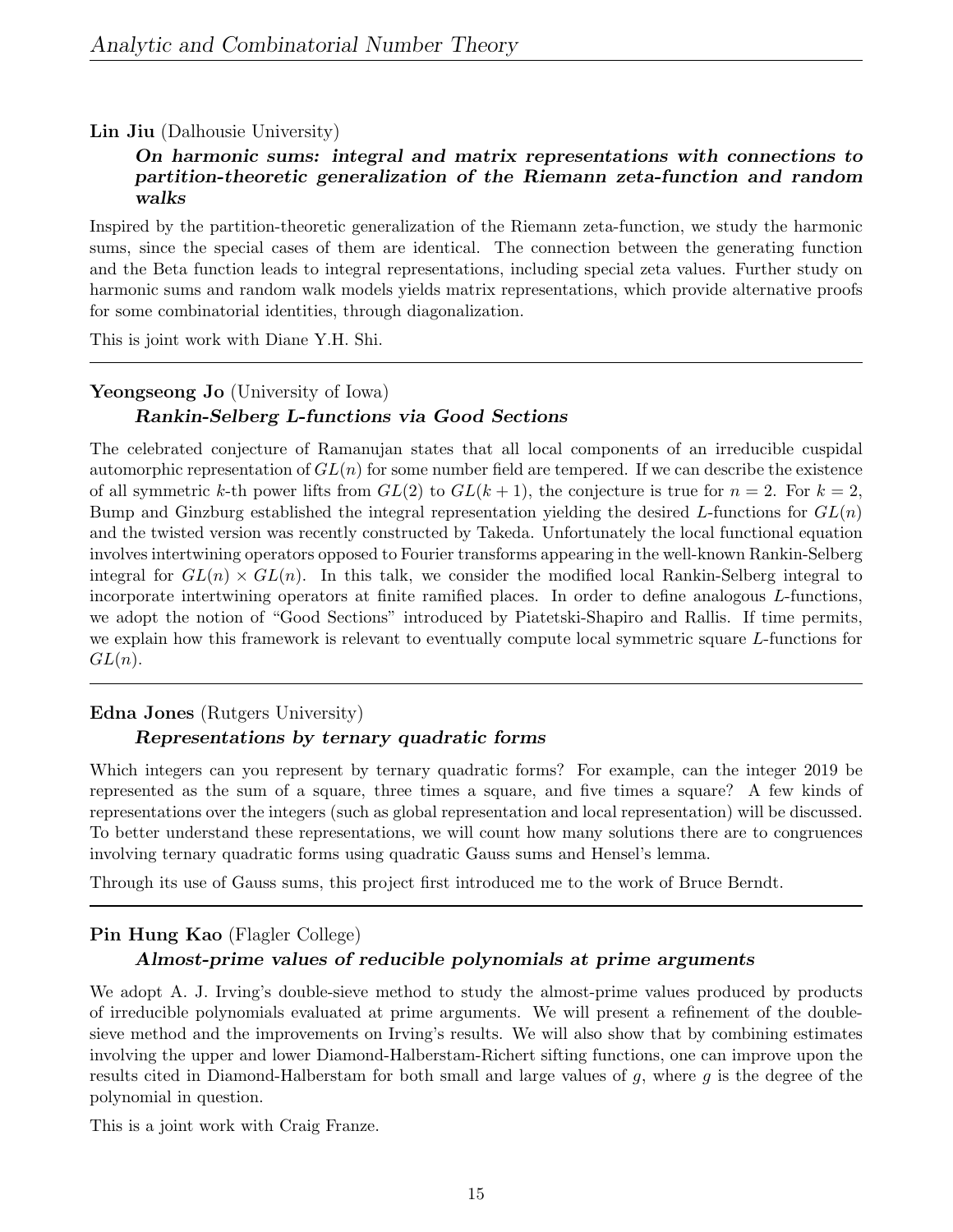## William Keith (Michigan Technological University)

#### $(k, j)$ -colored partitions: congruences and other behaviors

Congruences for partition generating functions that happen to be modular forms can be established with analytic techniques specific to that field, but Bruce Berndt and collaborators have written on more elementary tools that Ramanujan used or might have used to prove related theorems. Partitions into k colors where at most  $j$  can be used per size of part exhibit congruences that can be proved through such elementary means, as well as other behaviors that can be so illustrated.

#### Louis Kolitsch (University of Tennessee at Martin)

#### A pair of congruences for  $(3, 5)$ -regular partitions modulo 5

In this talk, (3, 5)-regular partitions will be defined and it will be shown that the number of (3, 5)-regular partitions of  $25n + 12$  and  $25n + 22$  are congruent to 0 (mod 5).

#### Shin-ya Koyama (Toyo University)

#### Applications of Ramanujan's method on the behavior of Euler products to Selberg zeta functions

For any congruence subgroup of the modular group, we extend the region of convergence of the Euler product of the Selberg zeta function beyond the boundary  $\Re s = 1$ , if it is attached with a nontrivial irreducible unitary representation. The region is determined by the size of the lowest eigenvalue of the Laplacian, and it extends to  $\Re s \geq 3/4$  under Selberg's eigenvalue conjecture. More generally, for any unitary representation we establish the relation between the behavior of the partial Euler product in the critical strip and the estimate of the error term in the prime geodesic theorem. For the trivial representation, the proof essentially exploits the idea of the celebrated work of Ramanujan.

# Brandt Kronholm (University of Texas Rio Grande Valley)

#### A technique in partitions

In a 1974 paper titled A Technique in Partitions, H. Gupta describes "...a remarkably simple method of dealing with generating functions..." with the goal of establishing closed-term formulas for partition functions restricted to parts from a finite set. Gupta writes "...this leads to a formula which establishes a perfect relationship between the number of partitions and a linear combination of certain combinatory functions in which the coefficients are nonnegative integers." The formula that Gupta describes is known as a constituent of a quasipolynomial. The main result of Gupta's paper shows that the sums of these coefficients from any constituent from a given quasipolynomial are the same.

In this talk we first revisit Gupta's proof in order to bring needed generality to it. We then make use of the result and establish several results, some of which are familiar and others that are new.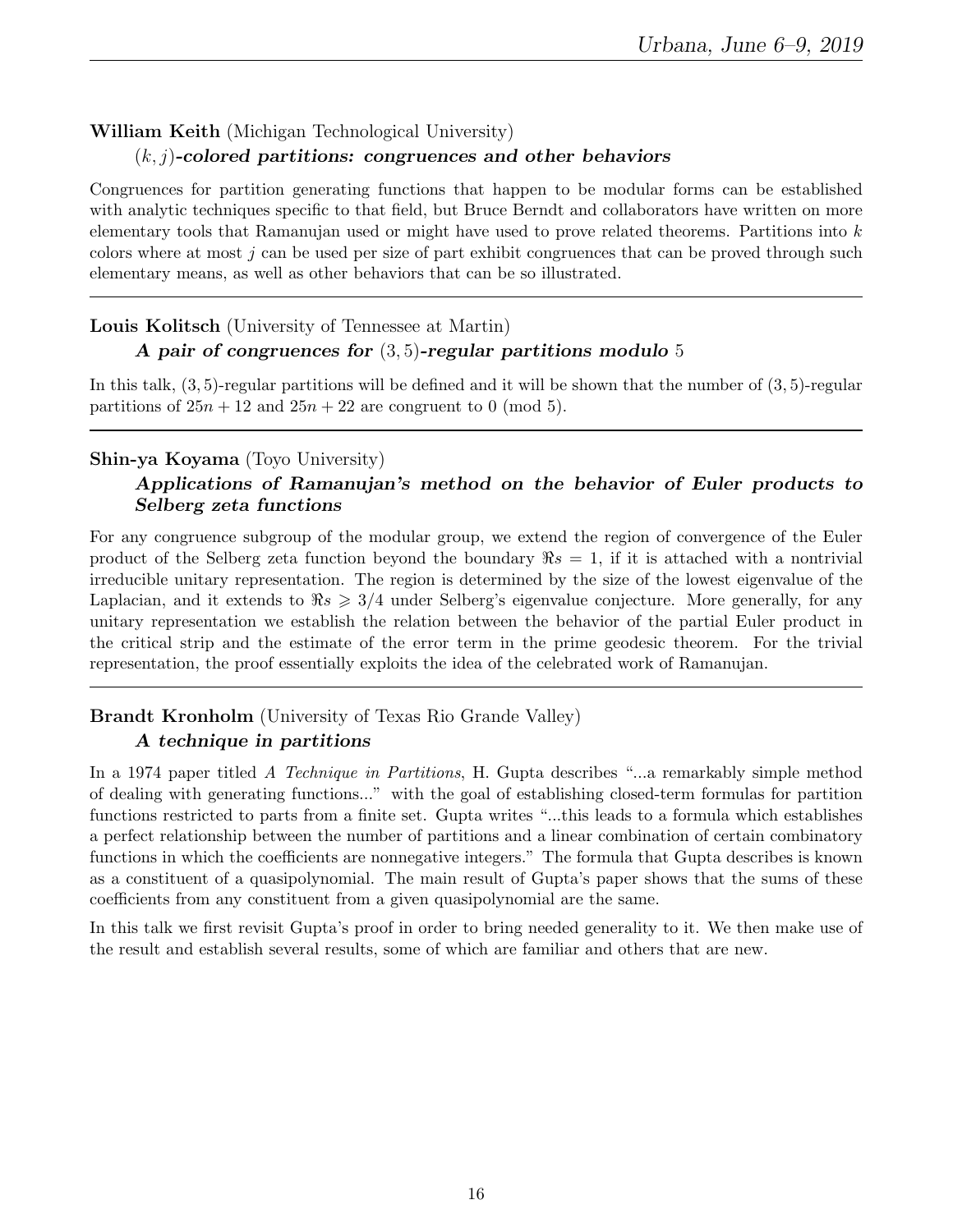#### Rahul Kumar (Indian Institute of Technology Gandhinagar)

#### Zeros of combinations of the Riemann Ξ-function and the confluent hypergeometric function on bounded vertical shifts

In 1914, Hardy proved that infinitely many non-trivial zeros of the Riemann zeta function lie on the critical line using the transformation formula of the Jacobi theta function. Recently Dixit obtained an integral representation involving the Riemann Ξ-function and the confluent hypergeometric function linked to the general theta transformation. Using this result, we show that a series consisting of bounded vertical shifts of a product of the Riemann Ξ-function and the real part of a confluent hypergeometric function has infinitely many zeros on the critical line, thereby generalizing a previous result due to Dixit, Roy, Robles, and Zaharescu. The latter itself is a generalization of Hardy's theorem.

This is joint work with Dixit, Maji, and Zaharescu.

#### Debanjana Kundu (University of Toronto)

## On the relation between the classical Iwasawa  $\mu = 0$  conjecture and the Coates-Sujatha Conjecture A

In this paper, we improve upon a result by Coates and Sujatha and prove an equivalence of the classical  $\mu = 0$  conjecture with Conjecture A of Coates and Sujatha. By doing so, we can fully resolve Conjecture A for Abelian extensions of Q. Assuming finiteness of the Shafarevich-Tate group, our main result gives evidence for the classical  $\mu = 0$  conjecture for density 1 primes.

#### Kagan Kursungoz (Sabanci University)

#### Andrews-Gordon type series for Schur's partition identity

We construct an evidently positive multiple series as a generating function for partitions satisfying the multiplicity condition in Schur's partition theorem. Refinements of the series when parts in the said partitions are classified according to their parities or values mod 3 are also considered. Direct combinatorial interpretations of the series are provided.

## Bibekananda Maji (Indian Institute of Technology Gandhinagar) Recent developments in the theory of the restricted partition function  $p(n, N)$ and  $\text{spt}(n, N)$

In this talk, we shall discuss a finite analogue of a recent generalization of an identity in Ramanujan's Notebooks. Differentiating it with respect to one of the parameters leads to a result whose limiting case gives a finite analogue of Andrews's famous identity for  $spt(n)$ , the number of smallest parts in all partitions of n. The latter motivates us to extend the theory of the restricted partition function  $p(n, N)$ , namely, the number of partitions of n with largest parts less than or equal to  $N$ , by obtaining the finite analogues of rank and crank for vector partitions as well as of the rank and crank moments. We shall discuss these and other related results in this talk.

This is joint work with Atul Dixit, Pramod Eyyunni and Garima Sood.

#### Nicholas Mayers (Lehigh University)

#### Integer partition statistics arising from seaweed algebras

Using the index theory of seaweed algebras, we explore various new integer partition statistics. We find relations to some well-known varieties of integer partitions as well as a surprising periodicity result.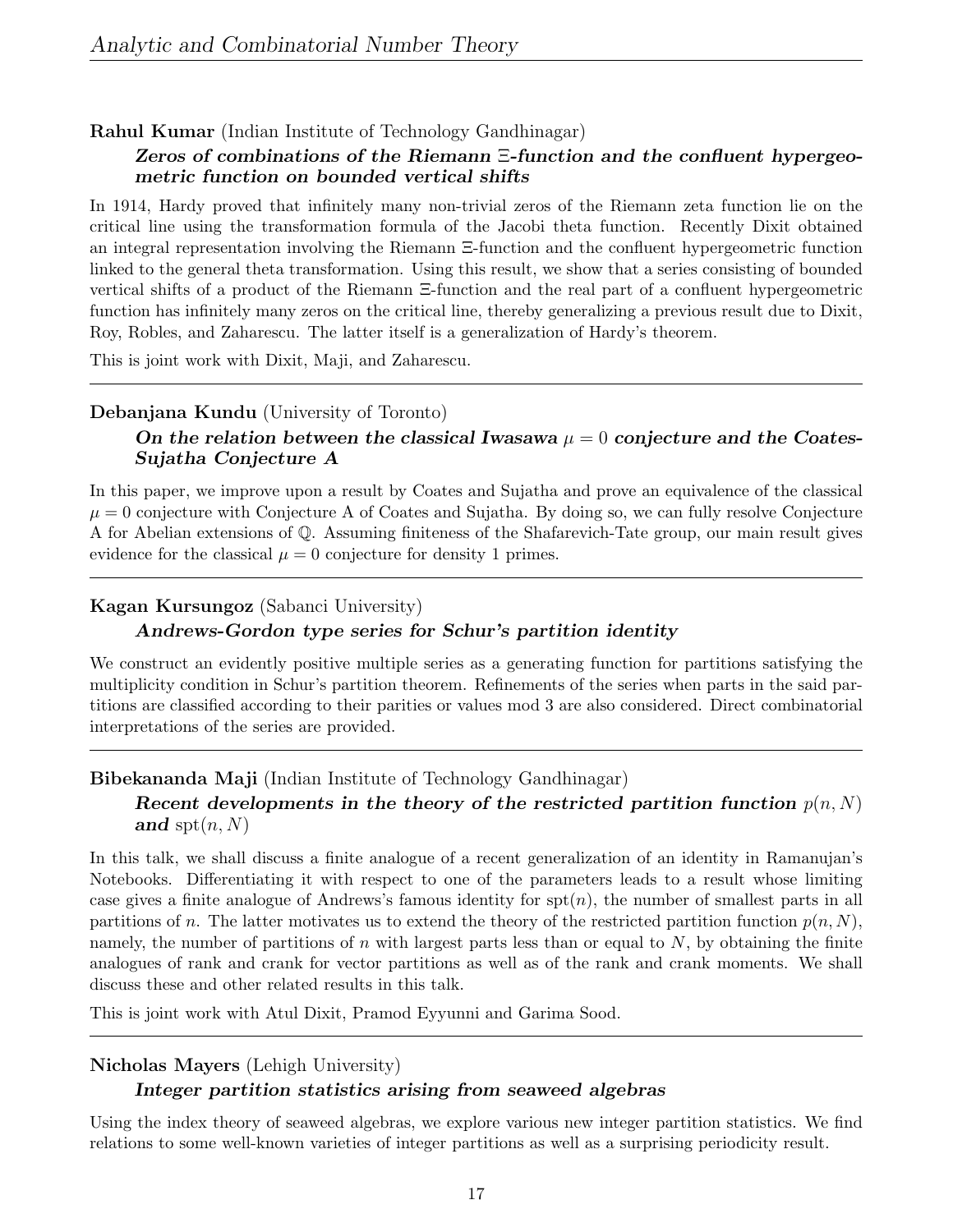.

#### James McLaughlin (West Chester University)

#### Some observations on Lambert series, vanishing coefficients and dissections of infinite products and series

Andrews and Bressoud, Alladi and Gordon, and others, have proven, in a number of papers, that the coefficients in various arithmetic progressions in the series expansions of certain infinite q-products vanish. In this talk it is shown that these results follow automatically (simply by specializing parameters) in an identity derived from a special case of Ramanujan's  $_1\psi_1$  identity.

Likewise, various authors have proven results about the m-dissections of certain infinite  $q$ -products using various methods. It is likewise shown that many of these m-dissections also follow automatically from this same identity alluded to above.

It is also shown how applying similar ideas to certain other Lambert series gives rise to some rather curious  $q$ -series identities, such as, for any positive integer  $m$ ,

$$
\frac{\left(q,q,a,\frac{q}{a},\frac{bq}{d},\frac{dq}{b},\frac{aq}{bd},\frac{bdq}{a};q\right)}{\left(b,\frac{q}{b},d,\frac{q}{d},\frac{a}{b},\frac{bq}{d},\frac{a}{d},\frac{dq}{a};q\right)_{\infty}} = \sum_{r=0}^{m-1} q^r \frac{\left(q^m,q^m,aq^{2r},\frac{q^{m-2r}}{a},\frac{bq^m}{a},\frac{dq^m}{d},\frac{aq^m}{b},\frac{bq^m}{ad},\frac{bdq^m}{a};q^m\right)_{\infty}}{\left(bq^r,\frac{q^{m-r}}{b},dq^r,\frac{q^{m-r}}{d},\frac{aq^r}{b},\frac{bq^{m-r}}{a},\frac{aq^r}{d},\frac{dq^{m-r}}{a};q^m\right)_{\infty}}
$$

and

$$
(aq;q)_{\infty} \sum_{n=1}^{\infty} \frac{na^n q^n}{(q;q)_n} = \sum_{r=1}^m (aq^r; q^m)_{\infty} \sum_{n=1}^{\infty} \frac{na^n q^{nr}}{(q^m; q^m)_n}
$$

#### Shashika Petta Mestrige (Louisiana State University)

#### Congruences for the partition function  $p_{[1c\ell d]}(n)$

In this talk we prove infinite families of congruences for the partition function  $p_{[1c\ell d]}(n)$  modulo powers of  $\ell$  ( $\ell = 5, 7, 11$ ) for any integers c and d. This partition function is a special case of a generalized partition function  $p_{\pi}(n)$ , which is defined by

$$
\sum_{n=0}^{\infty} p_{\pi}(n)q^{n} = \prod_{m=1}^{\infty} \frac{1}{(1-q^{t_1m})^{r_1}(1-q^{t_2m})^{r_2}\cdots(1-q^{t_km})^{r_k}}.
$$

Here  $\pi := \left[ t_1^{r_1} t_2^{r_2} \cdots t_k^{r_k} \right]$  and  $t_i$  are positive integers and  $r_i$  are integers. To prove these congruences, we use Hecke operators, an explicit basis of the vector space of modular functions of the congruence subgroup  $\Gamma_0(\ell)$  and the work of Atkin and Gordon on proving congruences for the partition functions  $p_{-k}(n)$ .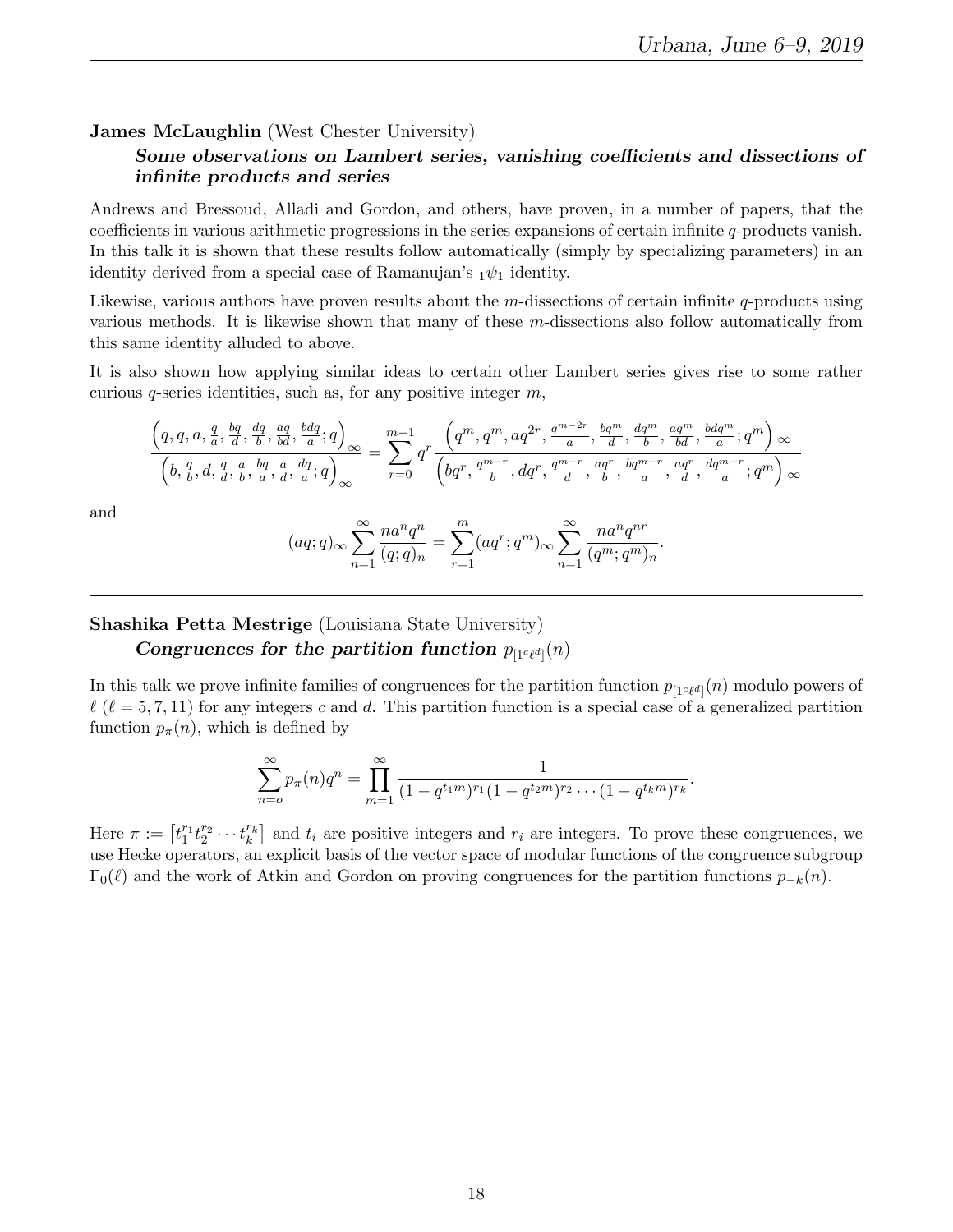#### Mojtaba Moniri (Normandale Community College)

## Pairs of relatively long, mod 4 disjoint consecutive runs under Mahler's recurrence

For the sequence  $f_0 = 1, f_{n+1} = \lceil \frac{3}{2} \rceil$  $\frac{3}{2}f_n$ , we first present relatively long runs of same parity numbers. E.g., for indices below 1,200,000 the longest run of odd numbers is of length 17, there are two such, and they start at  $f_{260,599}$ , respectively  $f_{947,610}$ . For runs of even terms with index below 1,200,000, the longest is again of length 17 and is unique in that range. This run starts with  $f_{994,356}$ .

If we start with an initial value  $f_0 = m$ , the length of the initial odd run is the highest j with  $2^j | (m + 1)$ . For  $j \ge 1$ , the last term of this run is  $\equiv 1 \mod 4$  and all others (when  $j \ge 2$ ) are  $\equiv 3 \mod 4$ . So the first term of a length-k run of odd numbers is  $\equiv -1 \mod 2^k$ . Clearly, length-k even runs have their first term  $\equiv 0 \mod 2^k$ .

Next we consider mod 4, and long runs of numbers  $\neq 3$ . For  $f_0 = m$ , let  $M(m)$  be the length of the longest such run (anywhere in the sequence), or  $\infty$  if it has arbitrarily long such runs. Infinite runs avoiding such a congruency class (or another 'forbidden' class mod a higher power of 2) may not exist if Mahler's conjecture on non-existence of Z-numbers holds. We illustrate  $M(1) \geq 63$ , witnessed twice before index 1,200,000 at terms  $f_{357174}$  to  $f_{357236}$  and  $f_{789273}$  to  $f_{789335}$ .

We present an m such that  $M(m) \geq 112$ , witnessed without any exceptional terms at the beginning. It does not lead to any higher run through index 1,200,000. We note that Dubickas and Mossinghoff (2009) showed in their systematic and much more computationally expensive work that for  $m \leq 2^{57}$ , the maximum it takes to reach a number  $\equiv 3 \mod 4$  is 137 steps and they presented such an initial value (easy to check once given).

We provide initial values giving relatively long runs of numbers  $\equiv 3 \mod 4$  immediately followed by a relatively long run of numbers  $\neq 3$  mod 4. Our examples for this type of congruency separation include blocks of the lengths (156,51), (137,54), and (100,59). We also show examples where the two groups are separated by a relatively short block breaking the pattern(s), e.g. with lengths  $(142, 3]$ ,58).

#### Seyyed Hamed Mousavi (Georgia Institute of Technology) Pentagonal number theorem and zeroes of the Riemann zeta function

We begin this talk by using Rademacher's formula for  $p(n)$  to state a generalization of the partition function of  $n$  to a a function of a real number x. In order to justify that this generalization is helpful, we prove a Pentagonal Number Theorem for the truncated version of Rademacher's formula. In particular, denoting the *i*<sup>th</sup> pentagonal number by  $G_i$ , and assuming RH, we prove that

$$
\sum_{G_l < x} p(x - G_l) = O(\sqrt{p(x)}).
$$

We use this equation to study the behavior of Chebyshev's function  $\Psi(x)$ . We prove that

$$
\sum_{G_l < x} (-1)^l \Psi(e^{\frac{\pi}{6}\sqrt{24(x-G_l)-1}}) \left( \frac{1}{24(x-G_l)-1} - \frac{6}{\pi (24(x-G_l)-1)^{\frac{3}{2}}} \right) = O\left(\frac{e^{\frac{\pi(\frac{1}{2}+\delta)}{6}\sqrt{24x-1}}}{\sqrt{24x-1}}\right).
$$

This fact gives us information about the distribution of zeros of the Riemann Zeta function, as we will discuss in this talk.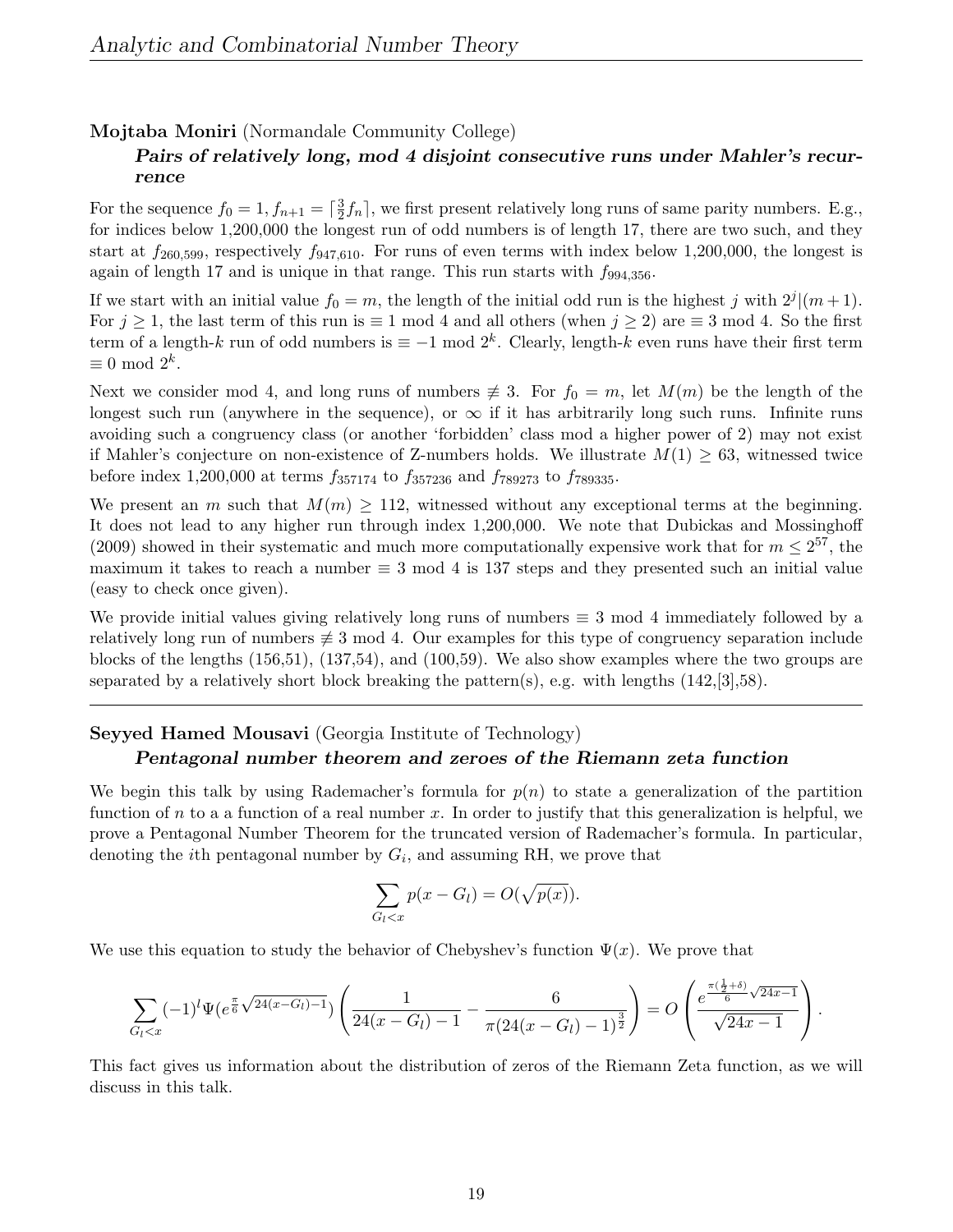# Hayan Nam (UC Irvine) How to determine a partition up to conjugation using hook multisets

If two partitions are conjugate, their multisets of hook lengths are the same. Then one may wonder whether the multiset of hook lengths of a partition determines a partition up to conjugation. The answer turns out to be no. However, we may add an extra condition under which a given multiset of hook lengths determines a partition uniquely up to conjugation. Herman-Chung, and later Morotti found such a condition. In this talk, we give an alternative proof of Morotti's theorem and generalize it.

## Jiakun Pan (Texas A&M University) Quantum Unique Equidistribution conjecture for Eisenstein series in the level aspect

We study Eisenstein series on growing levels with general central characters, and find an asymptotic formula for their mass distribution. An interesting feature is that the main term depends on the values of the logarithmic derivative of Dirichlet L-functions on the 1-line. The estimation for the error terms uses the subconvexity bound of twisted L-functions by Blomer and Harcos. As a variation of the QUE conjecture raised by Rudnick and Sarnak, our research extends previous work of Kowalski, Michel, and Vanderkam, Holowinsky and Soundararajan, Nelson, Pitale, and Saha, and Koyama, among many other authors.

## Bogdan Petrenko (Eastern Illinois University)

## Some properties of nontrivial coefficients of cyclotomic polynomials

In 1987 Jiro Suzuki showed, by improving the argument of Issai Schur, that any integer is a coefficient of some cyclotomic polynomial. In this talk I will explain a recent generalization of this result due to Marcin Mazur (Binghamton University) and I.

## Meenakshi Rana (Thapar Institute of Engineering and Technology Punjab) Combinatorial interpretations of mock theta functions by attached weights

The work provides the combinatorial interpretations of twelve mock theta functions in terms of  $(n + t)$ – color partitions with attached weights. We further discuss combinatorial interpretations of the generalized versions of all these mock theta functions and present these into six families.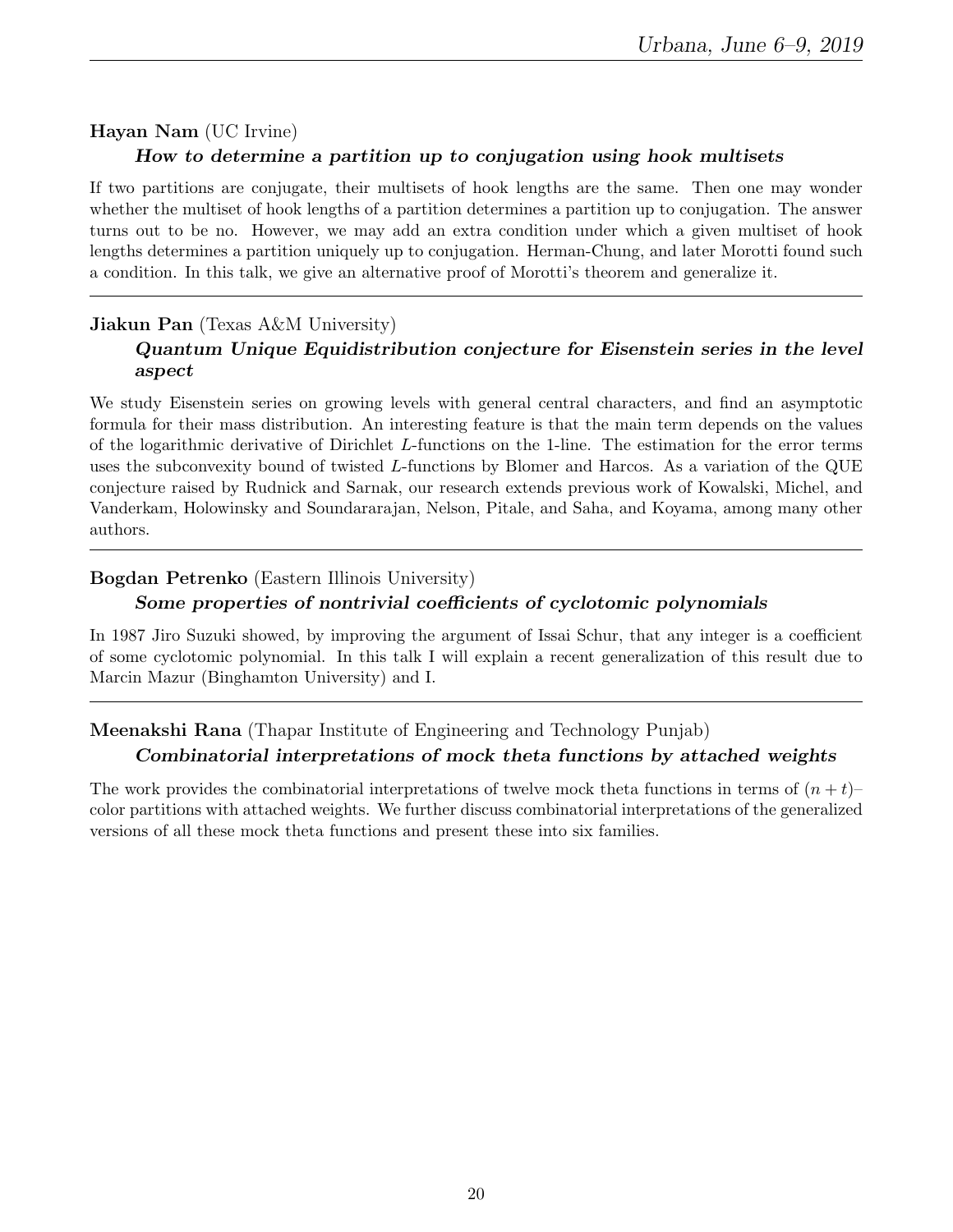#### Bruce Reznick (University of Illinois)

#### Equal sums of cubes of quadratic forms.

About 20 years ago, I learned in one of Bruce Berndt's number theory seminars that Ramanujan proved in 1913 that

$$
(3x2 + 5xy - 5y2)3 + (4x2 - 4xy + 6y2)3 + (5x2 - 5xy - 3y2)3 = (6x2 - 4xy + 4y2)3.
$$

We place this equation in context and completely solve  $f_1^3 + f_2^3 = f_3^3 + f_4^3$  for binary quadratic forms  $f_j$ . Often there is a third equal sum of two cubes. For example,

$$
(4x2 - 4xy + 6y2)3 + (5x2 - 5xy - 3y2)3
$$
  
=  $(6x2 - 4xy + 4y2)3 - (3x2 + 5xy - 5y2)3$   
=  $(6x2 - 8xy + 6y2)3 - (3x2 - 11xy + 3y2)3$ ,  
 $(4x2 - 4xy + 6y2)3 + (3x2 + 5xy - 5y2)3$   
=  $(6x2 - 4xy + 4y2)3 - (5x2 - 5xy - 3y2)3$   
=  $(\frac{94}{21}x2 - \frac{8}{21}xy + \frac{94}{21}y2)3 + (\frac{23}{21}x2 - \frac{199}{21}xy + \frac{23}{21}y2)3$ 

.

Herman Schaumburg (Northern Illinois University)

#### Partition identities encoded in Ramanujan's three limit continued fraction

We show four new integer partition identities by equating different formulas for the classical numerators and denominators of Ramanujan's three limit continued fraction. The relationship between these identities and the three limit continued fraction is analogous to the relationship between the Rogers-Ramanujan identities and the Rogers-Ramanujan continued fraction.

#### Robert Schneider (University of Georgia) Eulerian series and the algebra of partitions

Much like the positive integers  $\mathbb{Z}^+$ , the set  $\mathcal P$  of integer partitions ripples with interesting patterns and relations. Now, the prime decompositions of integers are in bijective correspondence with the set of partitions into prime parts, if we associate 1 to the empty partition. One wonders: might some numbertheoretic theorems arise as images in  $\mathbb{Z}^+$  (i.e. in prime partitions) of greater algebraic and set-theoretic structures in  $\mathcal{P}$ ?

We show that many well-known objects from elementary and analytic number theory are in fact special cases of phenomena in partition theory: a multiplicative arithmetic of partitions that specializes to classical cases; a class of "partition zeta functions" containing the Riemann zeta function as well as countless exotic non-classical cases; and other phenomena spanning both additive and multiplicative number theory. We also discuss very recent ideas reaching for an algebraic theory of partitions.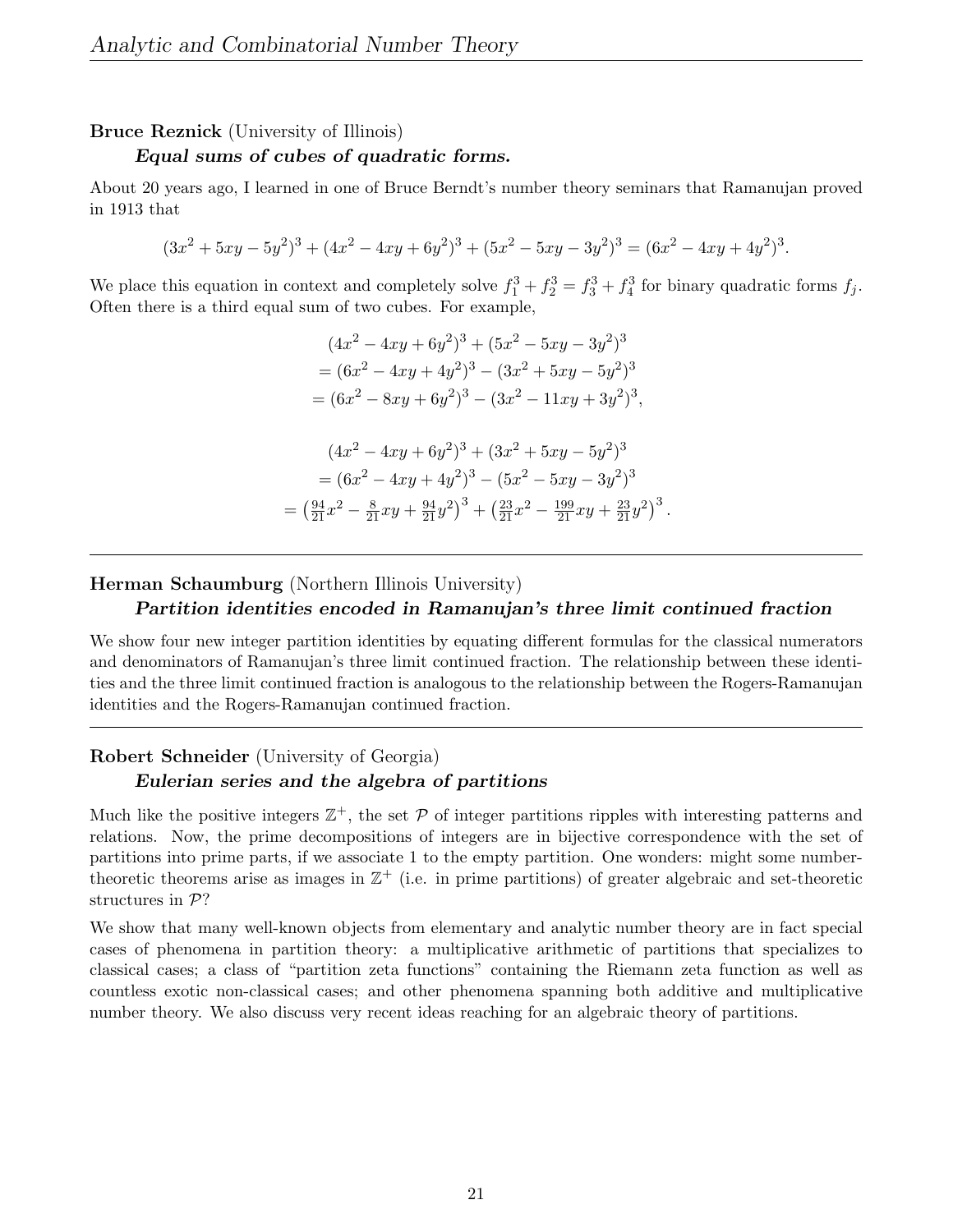## Satyanand Singh (New York City College of Technology) Generating fourth terms of Nathanson's lambda sequences

We consider the set

$$
A_n = \bigcup_{j=0}^{\infty} {\varepsilon_j(n) \cdot n^j : \varepsilon_j(n) \in \{0, \pm 1, \pm 2, \ldots, \pm \lfloor n/2 \rfloor\}}.
$$

Let  $S_A = \bigcup_{a \in A} A_a$ , where  $A \subseteq \mathbb{N}$ . We denote by  $\lambda_A(h)$  the smallest positive integer that can be represented as a sum of h, and no less than h, elements in  $S_A$ . Nathanson studied the properties of the  $\lambda_{\mathcal{A}}(h)$  sequence and posed the problem of finding the values of  $\lambda_{\mathcal{A}}(h)$  which are very important in geometric group theory and additive number theory. When  $\mathcal{A} = \{2, j\}$ , we represent  $\lambda_{\mathcal{A}}(h)$  by  $\lambda_{2,j}(h)$ .

For fixed  $h \in \{1,2,3\}$ , the values of  $\lambda_{2,j}(h)$  are known as j runs over the odd integers bigger than 1. In this presentation, we extend this result further by illustrating how to generate  $\lambda_{2,j}(4)$  as j runs over the odd integers bigger than 1. In particular we will show that  $\lambda_{2,3}(4) = 150$  and  $\lambda_{2,5}(4) = 83$ . Our techniques involve establishing the insolubility of certain exponential diophantine equations.

## Nicolas Smoot (Research Institute for Symbolic Computation, Linz) Some new identities from the Ramanujan-Kolberg algorithm

Ramanujan's identities involving the generating functions for  $p(5n+4)$  and  $p(7n+5)$  are considered to be among his finest results. These were shown by Kolberg to be special cases of a larger class of relationships expressing generating functions for  $p(mn + j)$  in terms of eta quotients. The form of these identities is prevalent throughout the theory of partitions. They are useful in the verification of families of partition congruences, as well as in the study of certain conjectures in the theory of modular functions. In 2014 Silviu Radu developed an algorithm to compute the Ramanujan-Kolberg identities inherent in various arithmetic functions. This algorithm has now been given a complete implementation. We will show some interesting examples found using the algorithm. We include some new results, as well as some interesting improvements on established partition congruences.

## Fikreab Solomon (CUNY - The Graduate Center) Zeta functions of nilpotent groups

The study of subgroup growth zeta functions is a relatively young research area. In my thesis, I consider nilpotent groups and I attempt to generalize the notion of the cotype zeta function of an integer lattice to finitely generated nilpotent groups. The Dirichlet coefficients of the zeta functions are expressed in terms of Hall-Littlewood polynomials. The zeta functions help in determining the distribution of subgroups of finite index and provide more refined invariants in the analytic number theory of nilpotent groups.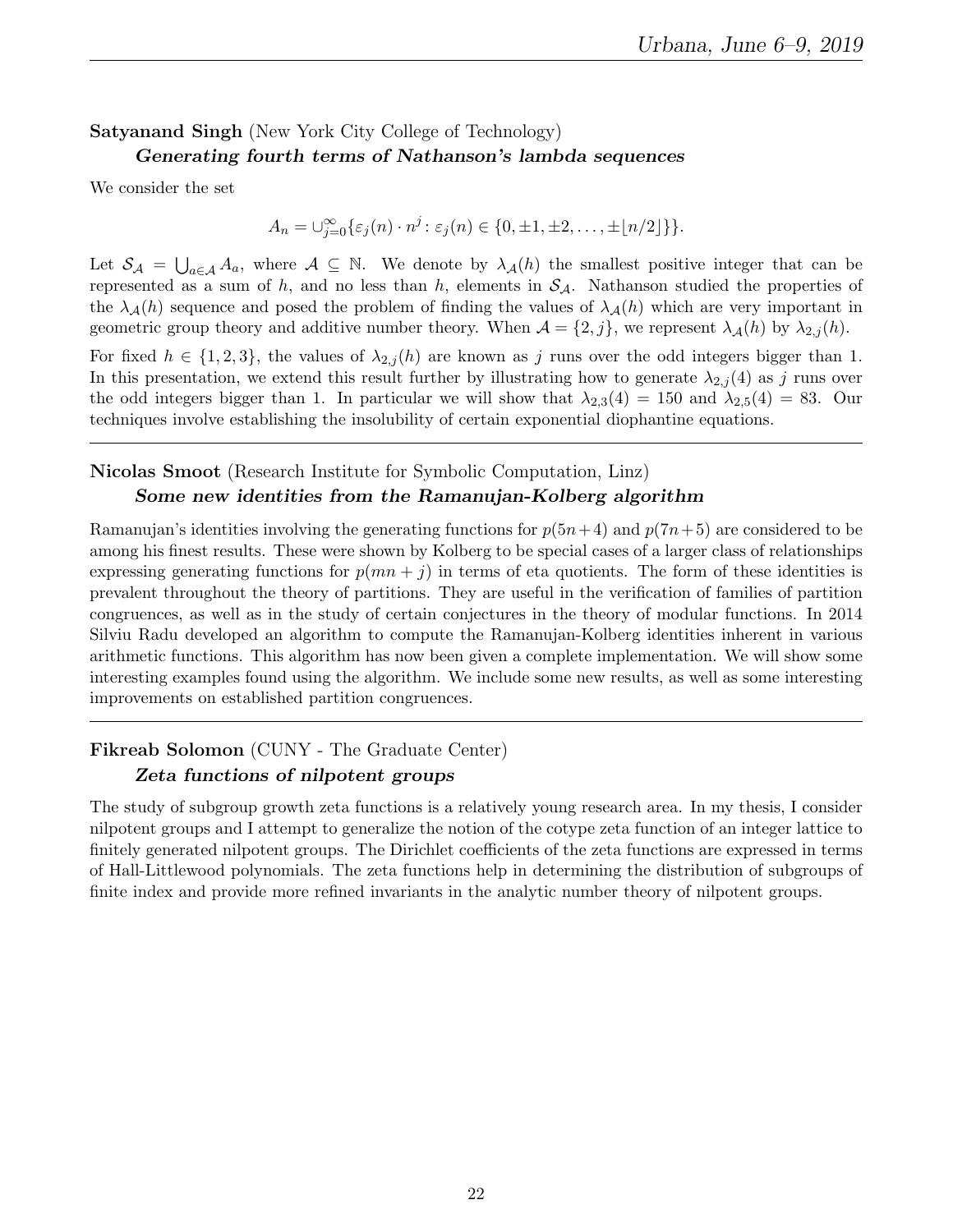#### Garima Sood (Indian Institute of Technology Gandhinagar)

#### A finite analogue of the Beck-Chern theorem and some results on self-conjugate S-partitions

Recently, we obtained a finite analogue of a generalization of a beautiful q-series identity of Ramanujan given by Dixit and Maji. In this talk, we discuss an identity involving a finite analogue of  $N_{SC}(n)$ , the number of self-conjugate S-partitions counted with a certain specific weight. Such partitions were first studied by Andrews, Garvan and Liang. In order to do this, first we need to find a finite analogue of a result of Beck, recently proved by Chern. We shall also discuss our generalization of an identity of Garvan which is accomplished by first obtaining a finite analogue of Rogers-Fine identity and that of an identity in Ramanujan's Lost Notebook.

This is joint work with Atul Dixit, Pramod Eyyunni and Bibekananda Maji.

## Jonathan Sorenson (Butler University) Recent work on the Erdős-Selfridge function  $q(k)$

Let  $P(n)$  denote the largest prime divisor of a positive integer n, and let  $q(k)$  denote the smallest integer larger than  $k+1$  such that  $P({q(k) \choose k}$  $(k)$   $(k)$   $(k)$   $(k)$  and use it to extend  $(k)$ , and use it to extend the computational results of Lukes, Scheidler, and Williams (1997), and in particular we have

 $g(270) = 17012\ 60056\ 85638\ 85052\ 85598.$ 

Under an unproven but reasonable *uniform distribution heuristic*, we show that  $\log q(k)$  is proportional to  $k/\log k$ .

This is joint work with Brianna Sorenson (undergraduate student) and Jonathan Webster, both at Butler University.

## Emily Stamm (Allstate) An investigation of (nearly) weakly primes

A prime number  $p$  is called a weakly prime in base b if when any single digit of the base b expansion of b is switched to any other digit  $0, \ldots, b-1$ , the resulting number is composite. Tao proved that for any fixed base b, a positive proportion of primes are weakly in base b. In this paper, we investigate the exact proportion of such primes for a given base b, and how the values of b and  $\phi(b)$  affect this proportion. We provide two possible sieve formulations for this proportion. We also prove several propositions regarding weakly primes across bases and examine weakly primes in small prime bases. We also include an algorithm for generating weakly primes with constant space complexity, and numerical data generated by this algorithm.

#### Kenneth Stolarsky (University of Illinois)

#### Rogers-Szego polynomials and products of algebraic numbers

The construction and distribution of irreducible non-cyclotomic polynomials with a root that is the product of two of its other roots has been pursued for its own sake (e.g. by Drmota, Dubickas, Ma, Skalba, and others). We indicate how such polynomials (call them "product including" polynomials) arise naturally in the context of root asymptotics of Rogers-Szego polynomials. These are famously orthogonal on the unit circle with a theta function weight. We indicate how these product including polynomials generate other polynomials with the same or related properties. Much here remains conjectural.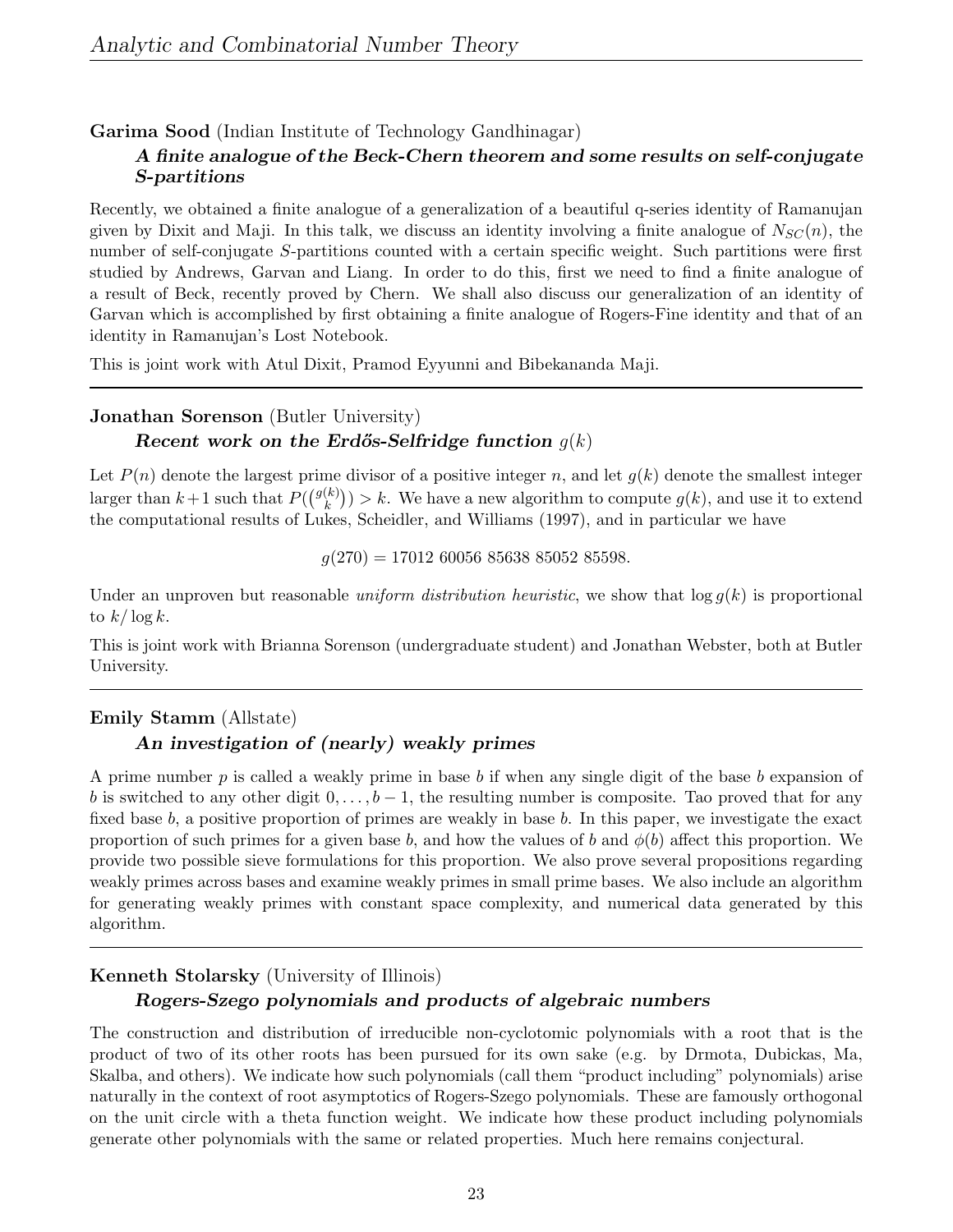## Karen Taylor (Bronx Community College, CUNY) Dirichlet series and generalized Hecke groups

Duke introduced the groups  $G(A)$  which naturally correspond to an ideal class, A, of a real quadratic field. These groups generalize the Hecke groups  $G(\lambda)$ ,  $\lambda > 2$ . In this talk, I will describe two problems, which have been solved for the Hecke groups, which I am currently working on generalizing. One problem, solved by Rosen, is the description of the elements of  $G(\lambda)$  by continued fractions. The other is Knopp and Sheingorn's construction of modular integrals on  $G(\lambda)$  with prescribed log-polynomial periods.

## Pee Choon Toh (Nanyang Technological University) On a symmetric identity of Ramanujan

In his paper "On the expression of a number as the sum of two squares", G.H. Hardy recorded a beautiful identity of Ramanujan, as well as its generalization, and described briefly their proofs. We will present some generalizations of Ramanujan's identity.

This is joint work with Heng Huat Chan.

## Thomas Tran (Duke University)

## Secondary terms in asymptotics for the number of zeros of quadratic forms over integers

Recently Getz gave a secondary term in the asymptotic for the number of zeros of quadratic forms in an even number of variables. I present work in progress on a generalization to an odd number of variables.

#### Ian Wagner (Emory University)

## Schwartz functions and modular forms

The linear programming bounds of Cohn and Elkies put the sphere packing problem in dimensions 8 and 24 within reach. Recently, Viazovska explicitly constructed special functions using modular forms which led to the resolution of the sphere packing problem in dimensions 8 and 24. We study possible generalizations of Viazovska's work which can be used to attack sphere packing problems in other dimensions and other related problems. We construct a number of infinite families of Schwartz functions using modular forms, which are eigenfunctions of the Fourier transform.

## Tanay Wakhare (University of Maryland, College Park) Special classes of q-bracket operators

We study the q-bracket operator of Bloch and Okounkov when applied to functions additive over all parts of a partition. We use these expansions to derive convolution identities for the functions  $f$  and link both classes of q-brackets through divisor sums. As a result, we generalize Euler's classic convolution identity for the partition function and obtain an analogous identity for the totient function. As corollaries, we generalize Stanley's theorem as well as provide several new combinatorial results.